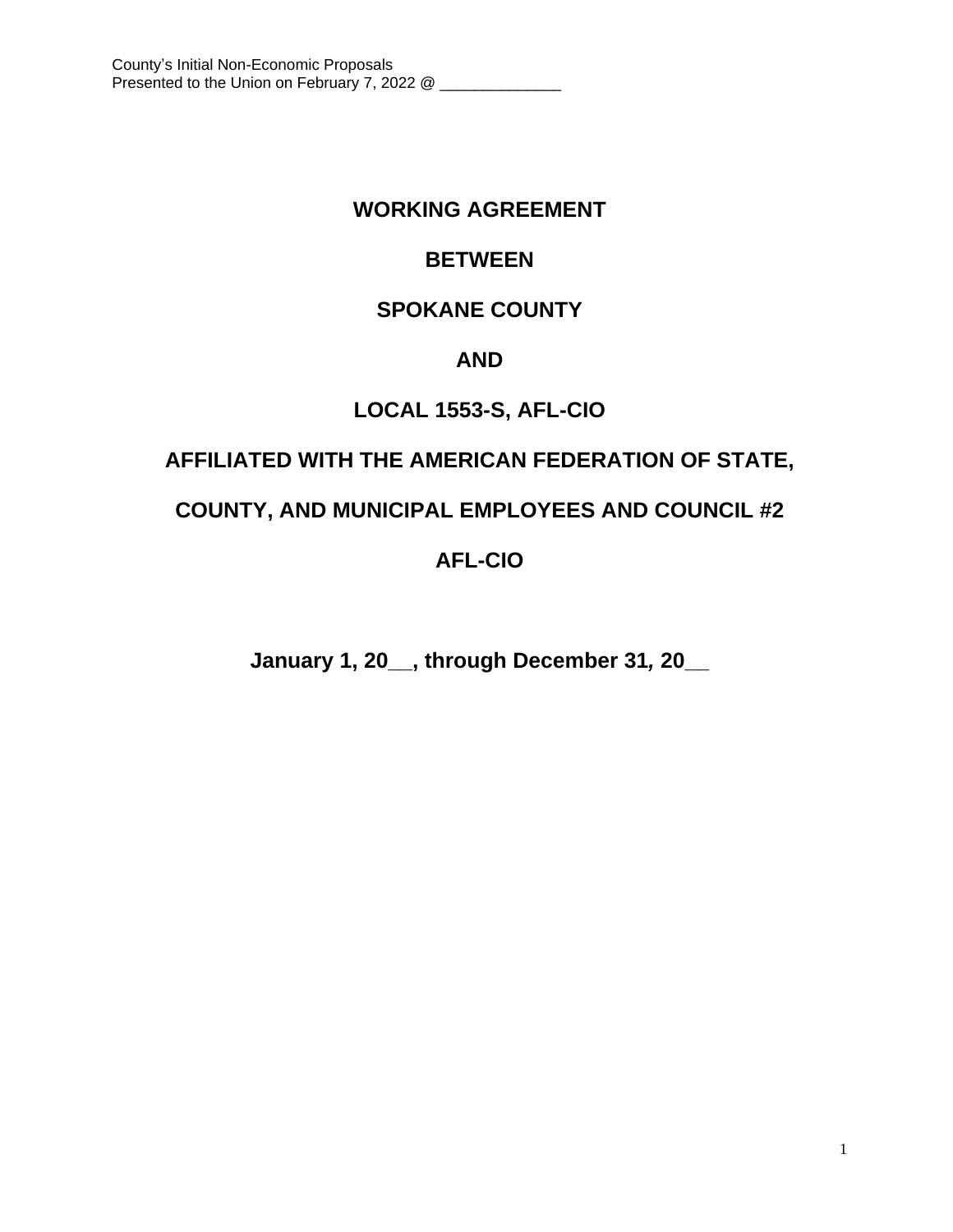## **ARTICLE 4 - UNION RECOGNITION AND BARGAINING UNITS**

## **4.1 Local 1553-S:**

The Employer recognizes Local 1553-S of the Washington State Council of County and City Employees of the American Federation of State, County and Municipal Employees, Council 2, AFL-CIO as the sole and exclusive bargaining representative of the regular supervisory employees in classifications listed in Appendix #1 to the Agreement, in the Departments of Assessor, Auditor, Treasurer, Clerk, Purchasing, Information Systems, Building Code Enforcement, Planning, Facilities Maintenance, Juvenile Court Services, Detention Services, Sheriff's Office, 9-1-1 Emergency Communications and Prosecuting Attorney except those who are working in a classification where another bargaining agent has been certified as the bargaining representative. For District Court, see the Preamble.

4.1.1 Elected officials, Department Heads, confidential employees and all other non-supervisory employees of Spokane County shall be excluded.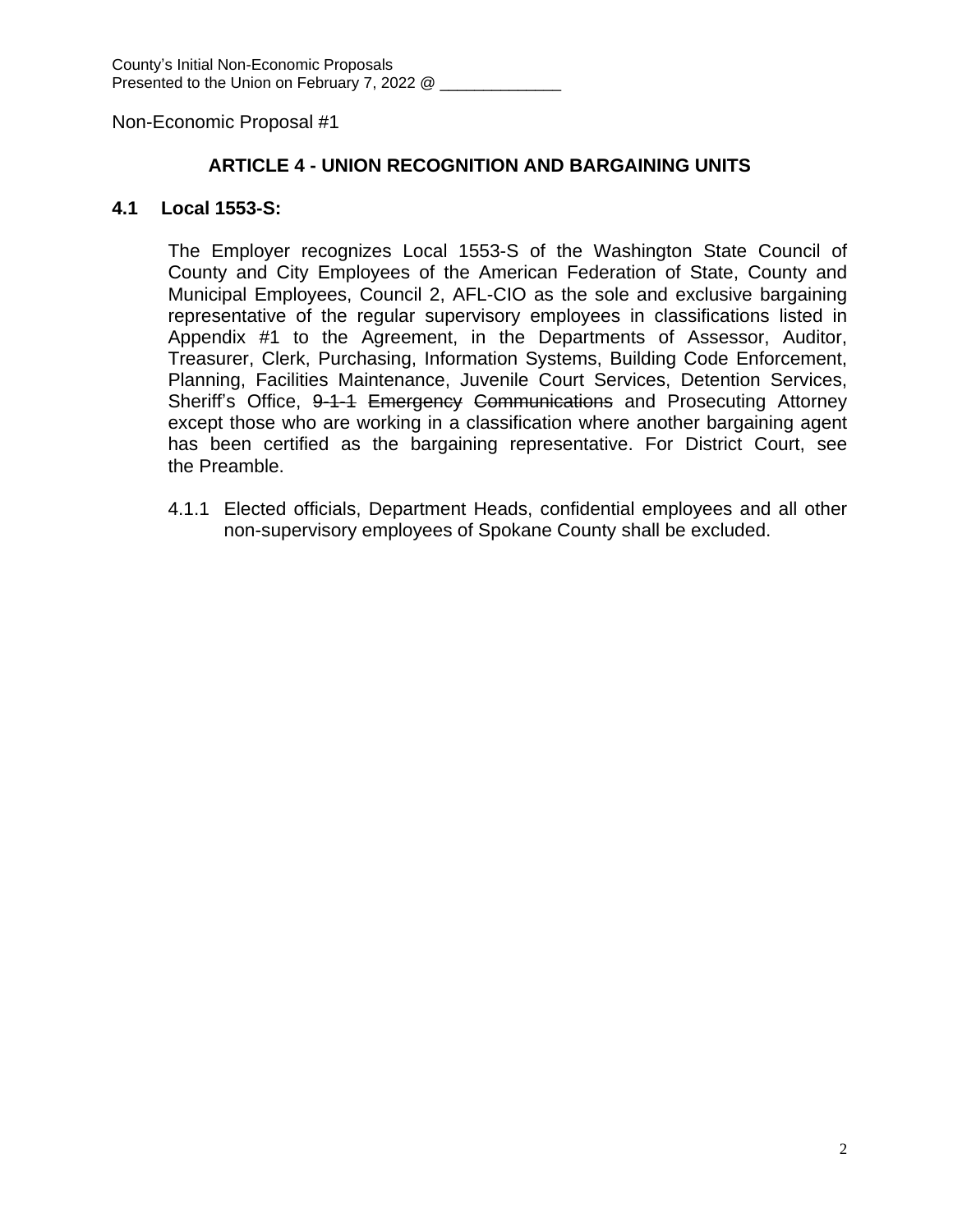## **ARTICLE 5 - UNION SECURITY**

- **5.1** All present employees in a Department covered by this Agreement who are members of the Union in good standing, as of the signing of this Agreement shall maintain their membership in the Union as a condition of employment.
- **5.2** All employees in a Department covered by this Agreement who are not members of the Union shall be required to join and maintain membership within thirty (30) days of the signing of this Agreement as a condition of employment.
- **5.3** All new employees in a Department covered by this Agreement hired after the execution date of this Agreement shall, as a condition of employment, become and remain members of the Union thirty (30) days after being employed.
- **5.1 Union Security**

**The Employer recognizes the Washington State Council of County and City Employees, AFSCME, Council 2 and its affiliated locals (hereinafter the Union) as the sole and exclusive bargaining representative in all matters concerning wages, hours, and other conditions of employment for all employees described in the recognition clause.**

**The Employer shall remain neutral when communicating with employees about Union membership and direct the employee to discuss Union membership with either the Local President or a Union Staff Representative.**

**For current Union members and those who choose to join the Union, the Employer shall deduct once each month all Union dues and fees uniformly levied and shall continue to do so for such time and on conditions set forth in the authorization for payroll deduction regardless of the employee's continued membership in the Union. The Employer shall transfer amounts deducted to Council 2. Authorizations for Payroll Deduction and Representation are valid whether executed in writing or electronically.**

**Upon receipt of the employee's written authorization, the Employer will deduct from the employee's salary an amount equal to the dues required to be a member of the Union. The Employer will provide payments for the deductions to the Union at the Union's official headquarters each pay period.** 

**Forty-five (45) calendar days prior to any change in dues, the Union will provide the Human Resources Department and Payroll Department, the percentage and maximum dues to be deducted from the employee's salary.**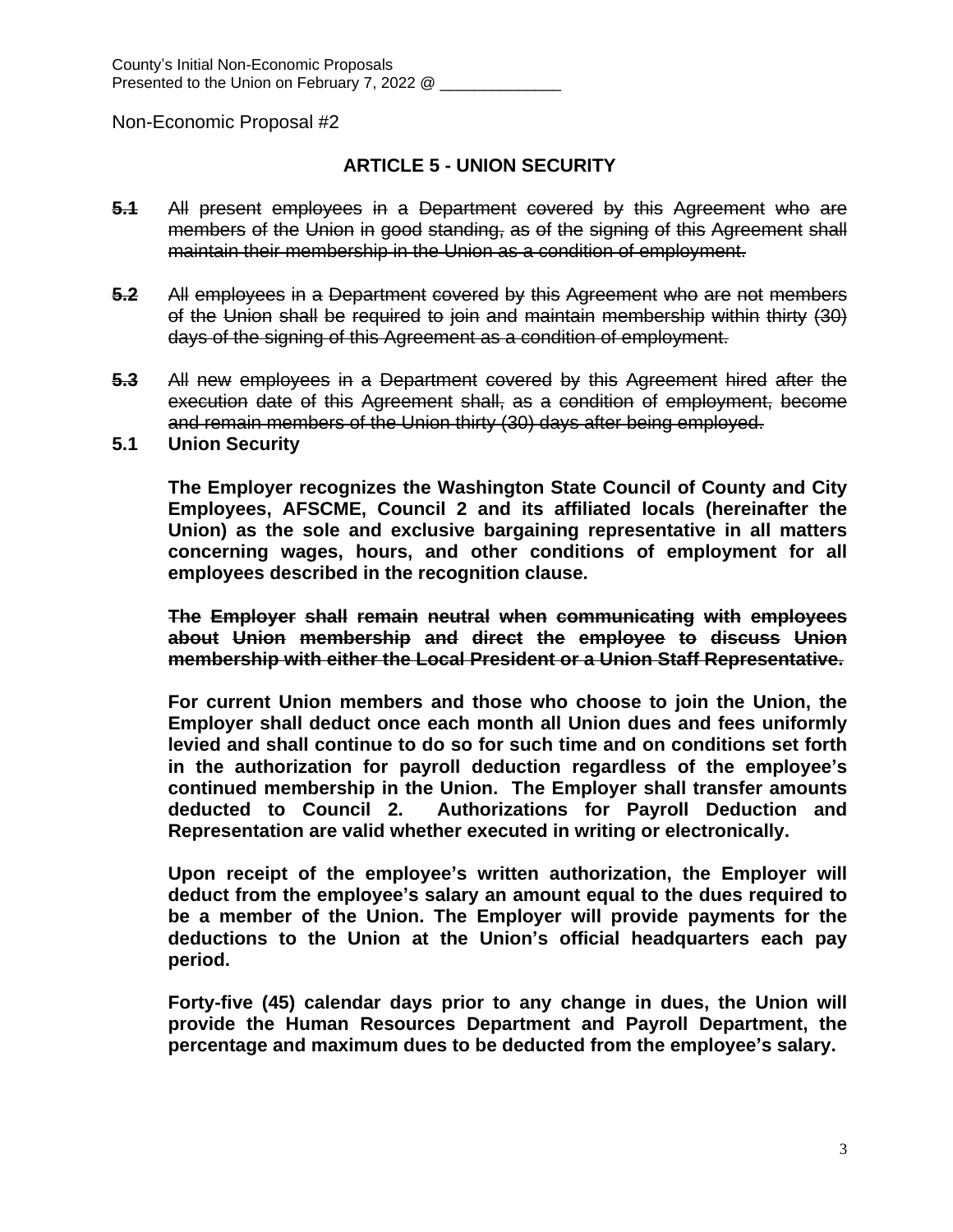**The Employer shall provide an electronic copy of the Authorization for Payroll Deduction and Representation card via email to** [C2everett@council2.com](mailto:C2everett@council2.com) **within ten (10) calendar days of the employee executing the document. The Union shall provide the Employer proof (written, electronic, or recorded voice authorization) a copy of the Authorization for Payroll Deduction and Representation card via email to** [AuditorPayroll@spokanecounty.org](mailto:AuditorPayroll@spokanecounty.org) **within ten (10) calendar days of the employee executing the document. The Employer shall provide to the Union monthly a complete list of all bargaining unit members that includes: Employee name, work address, home address, work phone, work email, birth date, hire date in current bargaining unit, job classification, department, hours worked and monthly base wage.**

**Union payroll authorization cards are valid whether paper or electronic and the Employer & the Union shall maintain their copies of the Union's Authorization for Payroll Deduction and Representation cards in a secure locations that is are available to the Union for review by either party upon request.**

**An employee may revoke his or her authorization for payroll deduction of payments to the Union by written notice to the Employer and the Union in accordance with the terms and conditions of their signed authorization card. If the Employer determines that it appears that the employee has revoked his or her authorization for payroll deduction in accordance with the terms and conditions of their signed authorization card, every effort will be made to end the deduction effective on the first payroll period following their revocation, and not later than the second payroll period. The Union has the right to challenge any employer action to revoke a dues deduction authorization by filing a grievance under the collective bargaining agreement grievance procedure.**

## **5.2 P.E.O.P.L.E Checkoff:**

**The Employer agrees to deduct from the wages of any Union member a P.E.O.P.L.E. (Public Employees Organized To Promote Legislative Equality) deduction as provided for in a written or electronically executed AFSCME (American Federation of State, County and Municipal Employees) authorization. An executed authorization may be revoked by the employee at any time by giving written notice to both the Employer and the Union (AFSCME). The Employer agrees to remit any deductions made pursuant to this provision promptly to the Union (AFSCME) together with an itemized statement showing the name of each employee from whose pay such deductions have been made and the amount deducted during the period covered by the remittance. The Employer will transfer amounts deducted to the AFSCME P.E.O.P.L.E. program.**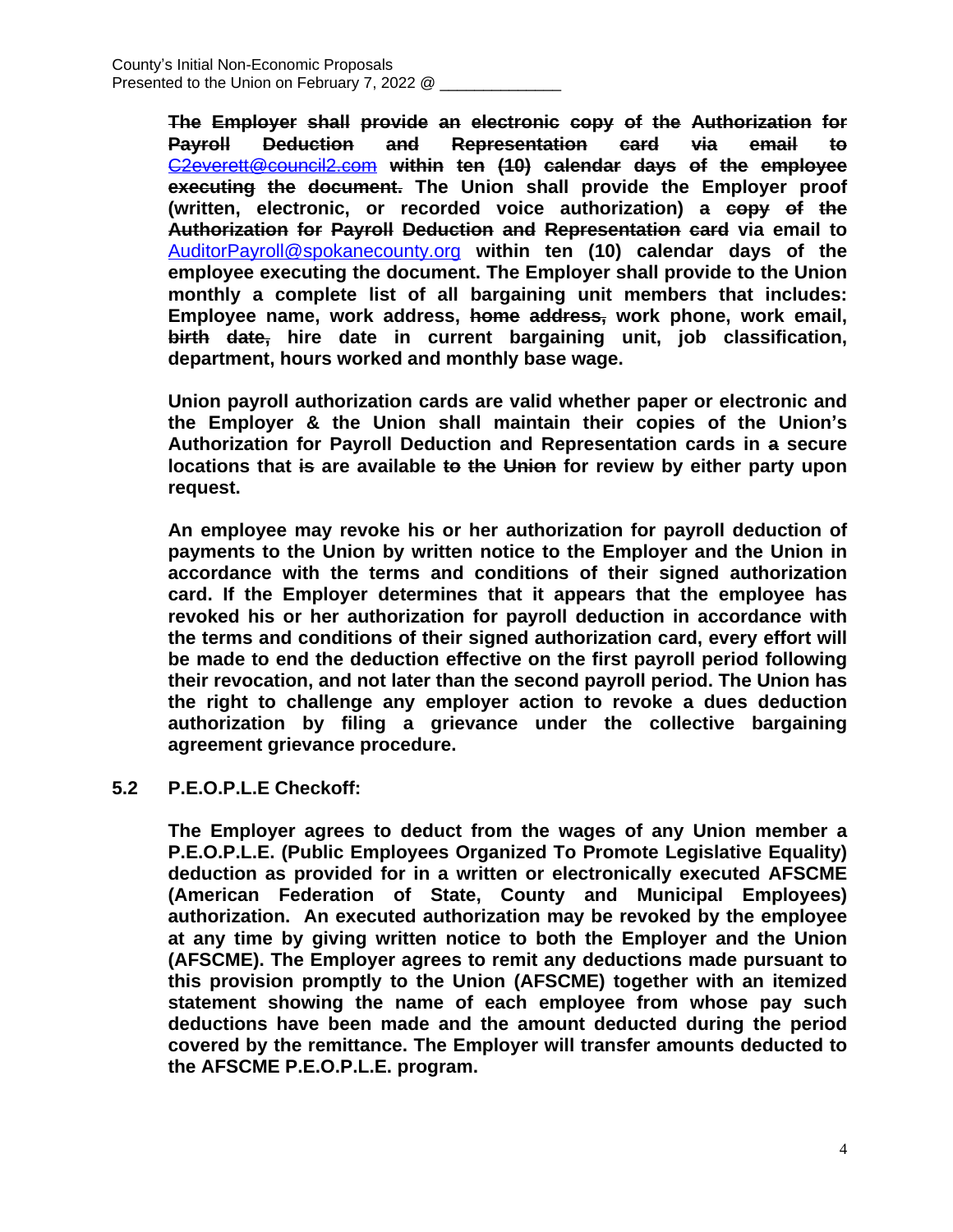#### **5.3 New Hire Orientation:**

**The Employer agrees to notify the Union Staff Representative in writing of any new positions and new employees. At least two (2) working days prior to the orientation of the new employee, Once per month, the Employer shall provide an electronic format list with the names of the employees, job title, local affiliation and Department. A Union official shall, at no loss of pay, be granted up to thirty minutes, unpaid, to meet with the new employee(s), if they so choose, at a time that is mutually agreeable between the Union and the Department. at the conclusion of the orientation presentation, to provide each new employee a basic overview of the employees' rights and responsibilities regarding Union membership, dues authorization and Union insurance.**

#### **5.4 Union Indemnity:**

**The Union will indemnify, defend and hold the Employer harmless against any claims made and against any suit instituted against the Employer which may arise by reason of any action taken by the Employer to comply with the provisions of this Article, including reimbursement for any legal fees or expenses incurred in connection with such action. The Employer will promptly notify the Union in writing of any claim, demand, suit or other form of liability asserted against it relating to its implementation of this article.**

- **5.5** Each employee shall be protected by RCW 41.56.122 (1).
- **5.6** The Employer shall deduct any Union membership initiation fees, and, once each month, dues from the pay of those employees who individually authorize in writing that such deductions be made. The amounts to be deducted shall be certified to the County Auditor by the Treasurer of the Union, and the aggregate deductions of all employees shall be remitted, together with an itemized statement to the Washington State Council of County and City Employees, and a copy sent to the Local Treasurer, after such deductions have been made.

## **5.7 Definitions:**

5.6.1 Regular Employee: An employee who has successfully completed their probationary period. The term of the probationary period is twelve (12) months. **This period may be extended to account for any leave of absence, paid or unpaid, that the employee may take. Should an employee promote during their probationary period, their probation period will not be extended unless by mutual agreement between the Union the Elected Official/Director or their designee. The employee shall forfeit all rights to bump back to any position(s) held prior to their promotion.**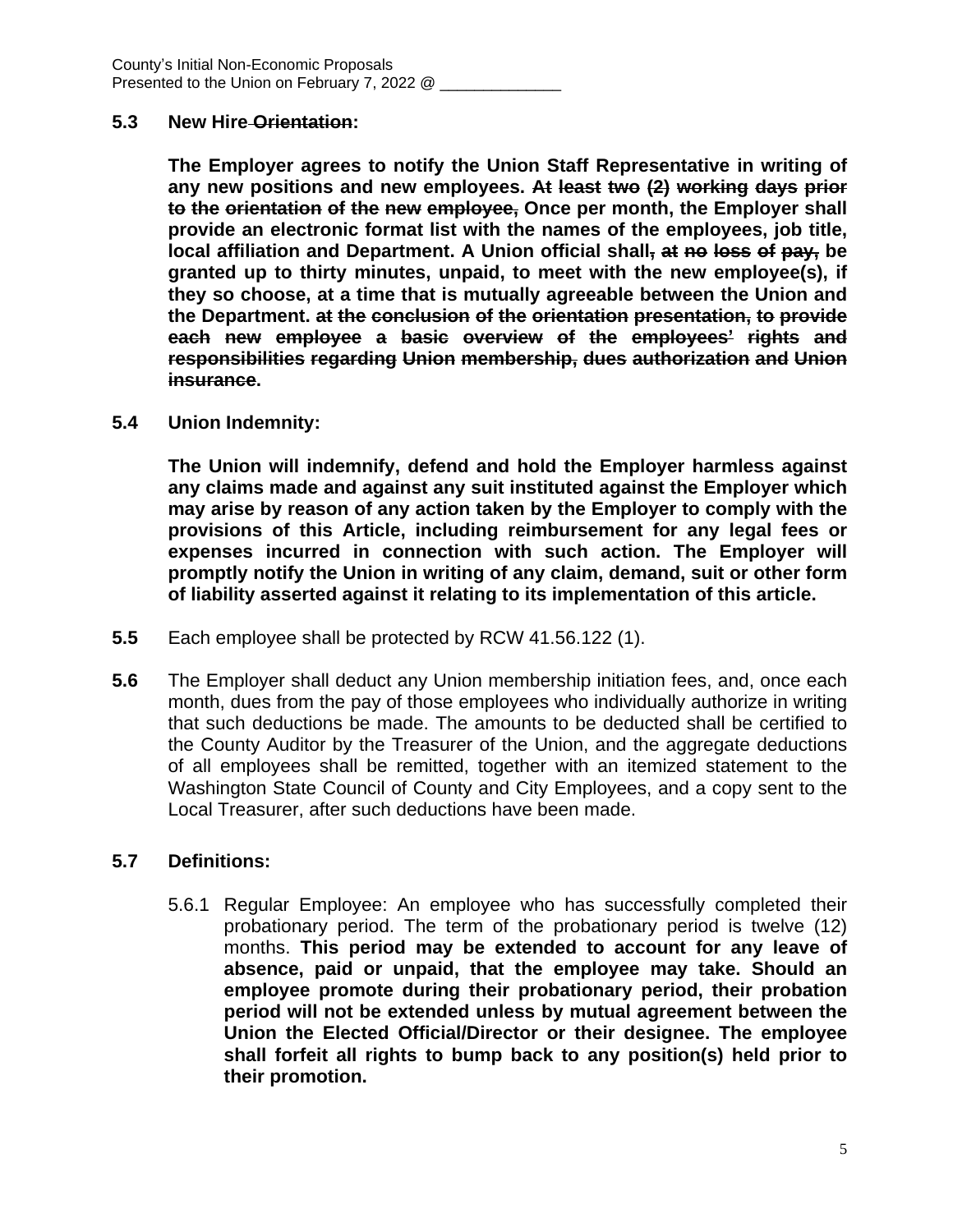- 5.6.2 Full Time Employee: A regular employee who regularly works a minimum of 37.5/40 hours per week on a continuing basis.
- 5.6.3 Part Time Employee: A regular employee who works less than a 37.5/40 and more than 18.75/20 hours per week on a continuing basis and receives benefits on a true pro-rated basis.
- 5.6.4 Percentage/Job Share Employee: A regular employee who **works less than 37.5 hours on a continuing basis.** is not a Full-Time Employee but works on a percentage basis so benefits are pro-rated (i.e. 50%, 75%, 90%) based on the percentage of time the employee is regularly scheduled to work.
- **5.7** The Human Resource Department, once each month, will provide electronically to the WSCCCE (Spokane Office) a bargaining unit report which contains the following member information: Employee's full name, home mailing address, home telephone number, work telephone number (if applicable), work email address (if applicable), job code number, job classification title, salary range and step, denote 37.50 or 40 hours per week, employees hourly and monthly compensation, County's date of hire, and the date this employee actually transferred into the Local.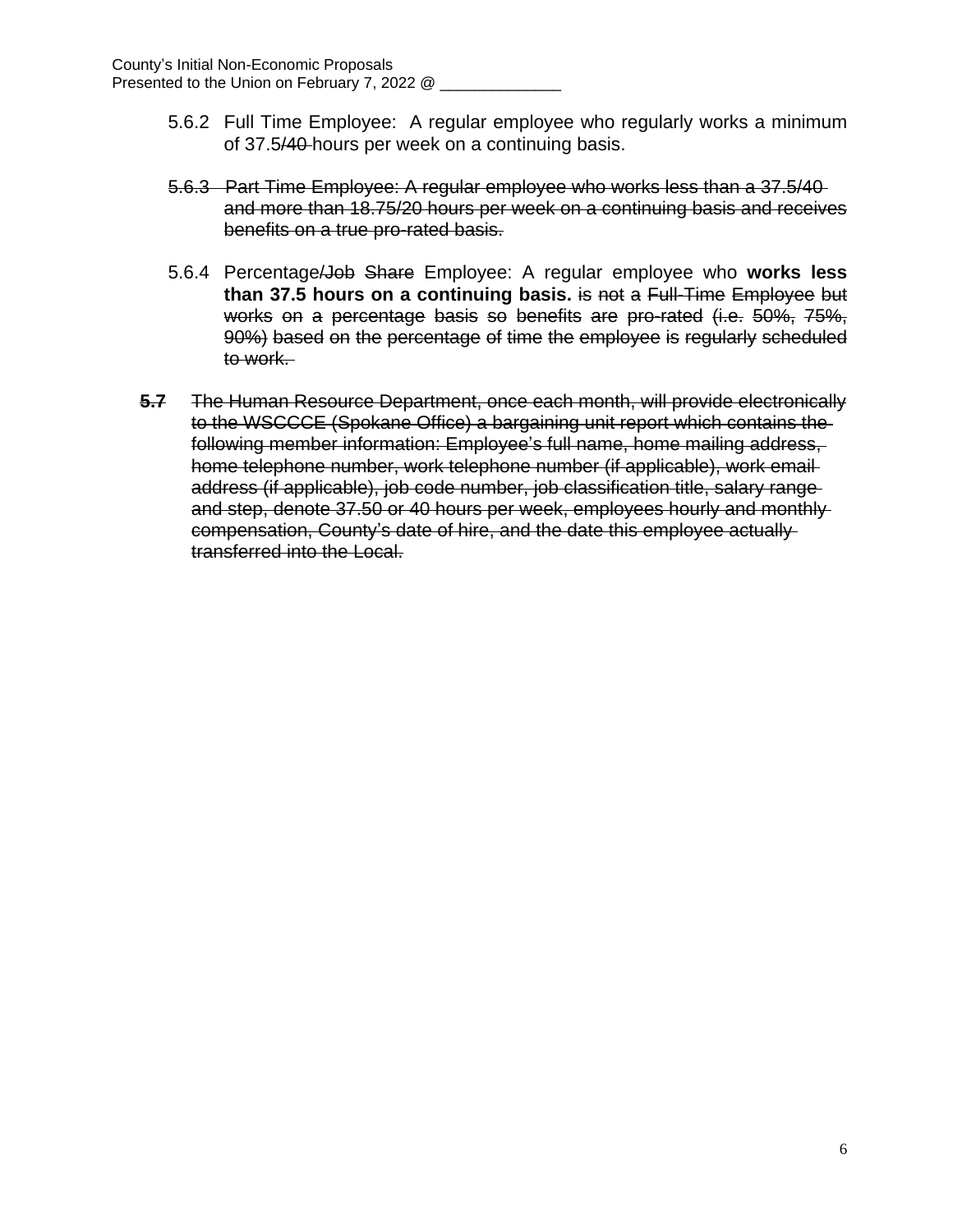## **ARTICLE 7 - UNION ACTIVITIES/FUNCTIONS/BUSINESS**

## **7.1 Notice and Authorization of Union Representatives:**

The Union agrees to provide an updated list to elected officials, Department heads and Human Resources of who is authorized to represent the Union in any matters outlined in this article. An "authorized representative" is one who is appointed or elected by their Local Union. Prior supervisor approval shall be obtained whenever possible for absences from the workplace. Such approval shall not be unreasonably withheld. Absences from the workplace of 30 minutes or more for Union activities/functions shall be documented by use of a leave slip.

## **7.2 Types of Activities:**

- 7.2.1 The Employer agrees that during working hours, on the Employer's premises and without loss of pay, authorized Union representatives shall be allowed to consult with the Employer, his/her representative(s), Local Union officers, other authorized Union representatives or members concerning contract questions and problem solving in an effort to resolve issues at the lowest possible level. The Union agrees to first receive the approval from their appropriate elected official, Department head or designee and agrees to carry out these activities at times which are the least disruptive to the workplace.
- 7.2.2 The Employer agrees that representatives of the American Federation of State, County and Municipal Employees, whether Local Union representatives, State Council representatives, or International representatives shall upon notification to **and approval by** the elected official/Department head or designee, have full and free access to the premises of the Employer at any time during working hours to conduct Union activities, without disrupting the regular functions of the Department.
- 7.2.3 Examples of Union activities are as follows:
	- 7.2.3.2 Process grievances.
	- 7.2.3.2 Participate in PERC hearings as a direct participant, i.e. as a witness, shop steward and/or president of the Local involved. Notification will be given to the Department of those requested to attend. Witnesses are those who are testifying or about to testify at the PERC hearing.
	- 7.2.3.3 Attend Labor/Management meetings.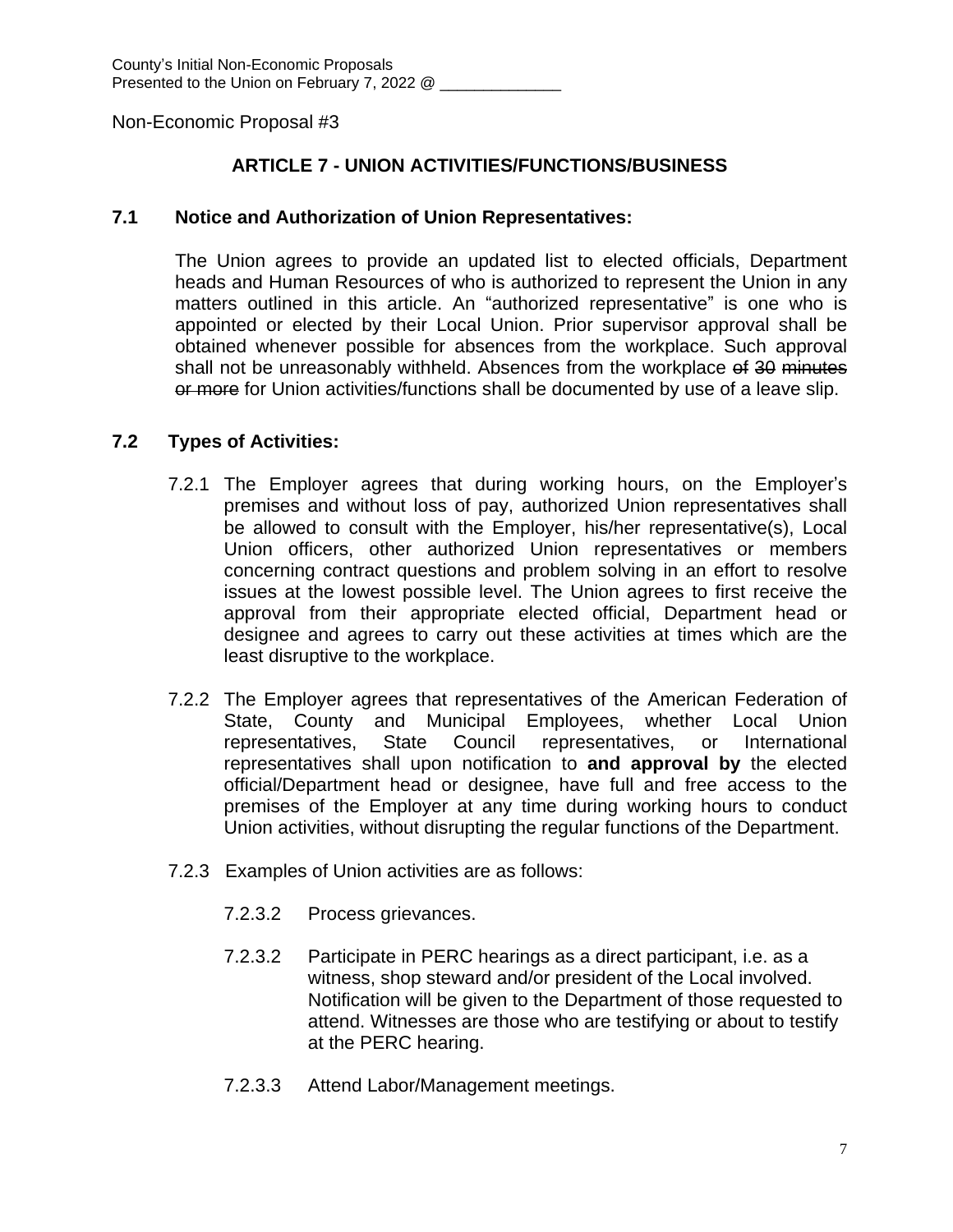- 7.2.3.4 Attend negotiation meetings.
- 7.2.3.5 Distribute Union literature.
- 7.2.3.6 Transmit communications, authorized by the Local Union or its officers, to the employee, Employer or his/her representative(s).

## **7.3 Union Functions**:

The Employer agrees to grant authorized Union representatives time off with**out** pay, not to exceed an accumulative total of ten (10) working days in any calendar year to attend or represent the Union at Union functions. Fifty percent (50%) of the unused days at calendar year end will be carried over to the following year for the term of the contract.

- 7.3.1 To ensure adequate staffing, no more than ten percent (10%) **one (1)** of the employees in a work unit will participate in a Union function at one time. A "work unit" shall be defined as a group of employees who answer to a common supervisor. If a work unit has less than ten (10) employees, only one individual will be allowed to attend.
- 7.3.2 Example of functions are as follows:
	- 7.3.2.1 Union Conventions
	- 7.3.2.2 Council 2 Executive Board Meetings/Training.
	- 7.3.2.3 Other functions that management agrees are beneficial to the County.

## **7.4 Union Business:**

The Union agrees to conduct Local Union business at times other than normal county business hours. Examples of Local Union Business are as follows:

- 7.4.1 General membership meetings
- 7.4.2 E-Board meetings
- 7.4.3 Elections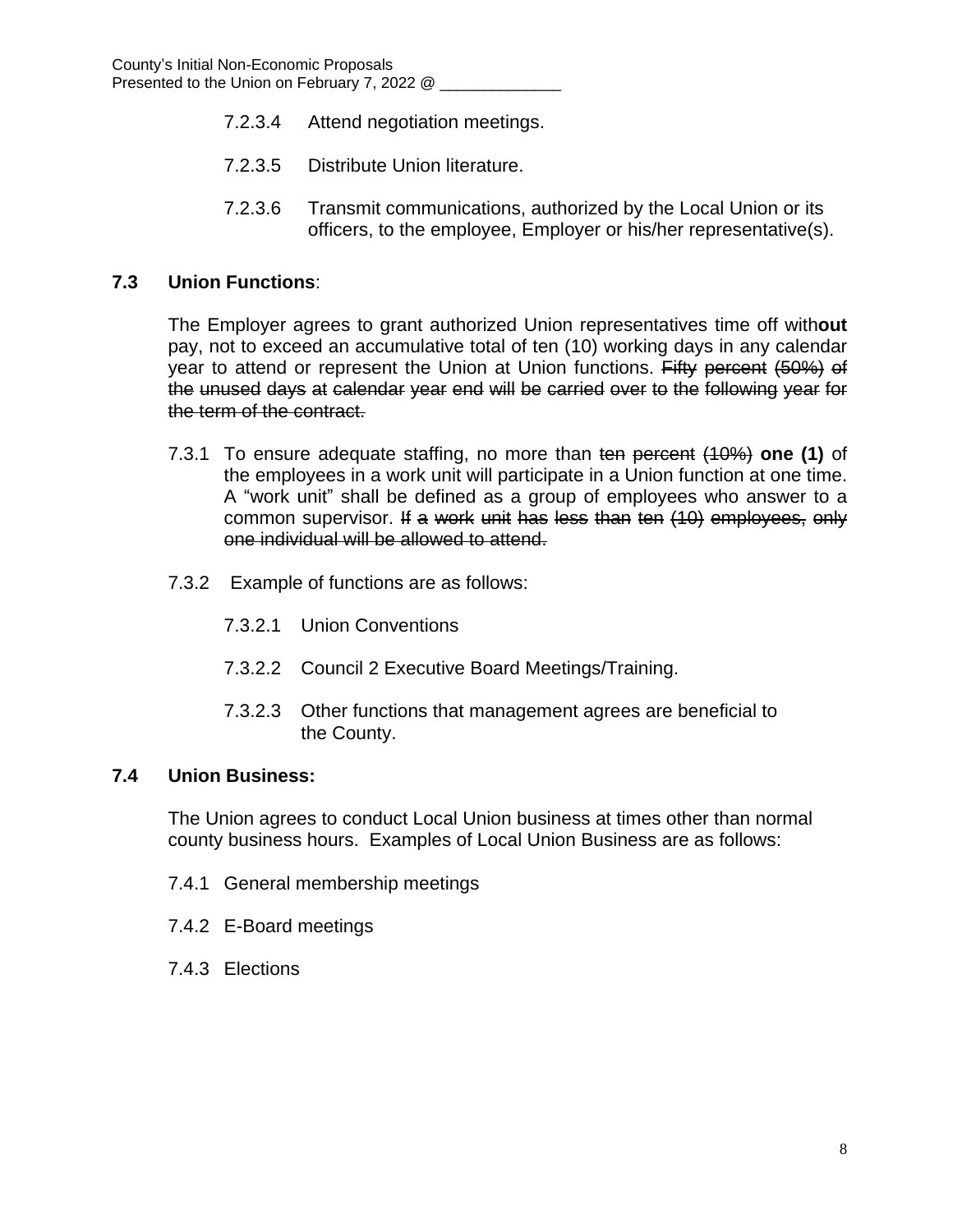## **ARTICLE 9 – PAID TIME OFF (PTO)**

#### **9.8 Other Benefits/Programs:**

- 9.8.1 Employees on the PTO plan are not eligible to receive or donate time to Shared Leave.
- 9.8.2 Short Term Disability (STD) **and Long Term Disability (LTD)**:
	- a. **Employees will be eligible for STD & LTD benefits in accordance with the County's policy.** Employees must use all of the PTO/CAT balances prior to receiving STD.
	- b. Only employees on PTO are eligible for the STD plan,
	- c. STD has a benefit waiting period of 60 calendar days from the date of the disability. STD benefits end with Long Term Disability (LTD) begins.
	- d. STD will pay sixty percent (60%) of an employee's basic monthly gross earnings in effect at the time they become disabled, and provide a monthly STD income payment. Payroll related taxes and other benefit contributions (i.e. medical, dental, life insurance, retirement) are not deducted from the monthly STD income by the IRD. (Consult your tax advisor)
	- e. For complete STD plan information and requirements, contact Human-Resources.
- 9.8.3 Long term Disability (LTD):
	- a. Employees must use all of the PTO/CAT account balances prior to receiving LTD.
	- b. Only employees on PTO are eligible for the LTD plan.
	- c. LTD has a benefit waiting period of 180 calendar days from the date of disability.
	- d. LTD will pay sixty percent (60%) of an employee's basic monthly gross earning in effect at the time they became disabled, and provide a monthly LTD income payment. Payroll related taxes and other benefit contributions (i.e. medical, dental, life insurance, retirement) are not deducted from the monthly LTD income payment; however, such payments may be considered taxable income by the IRS. (Consult your tax advisor)
	- e. For complete LTD plan information and requirements, contact Human Resources.
- 9.8.4 Labor and Industries (L&I) Leaves: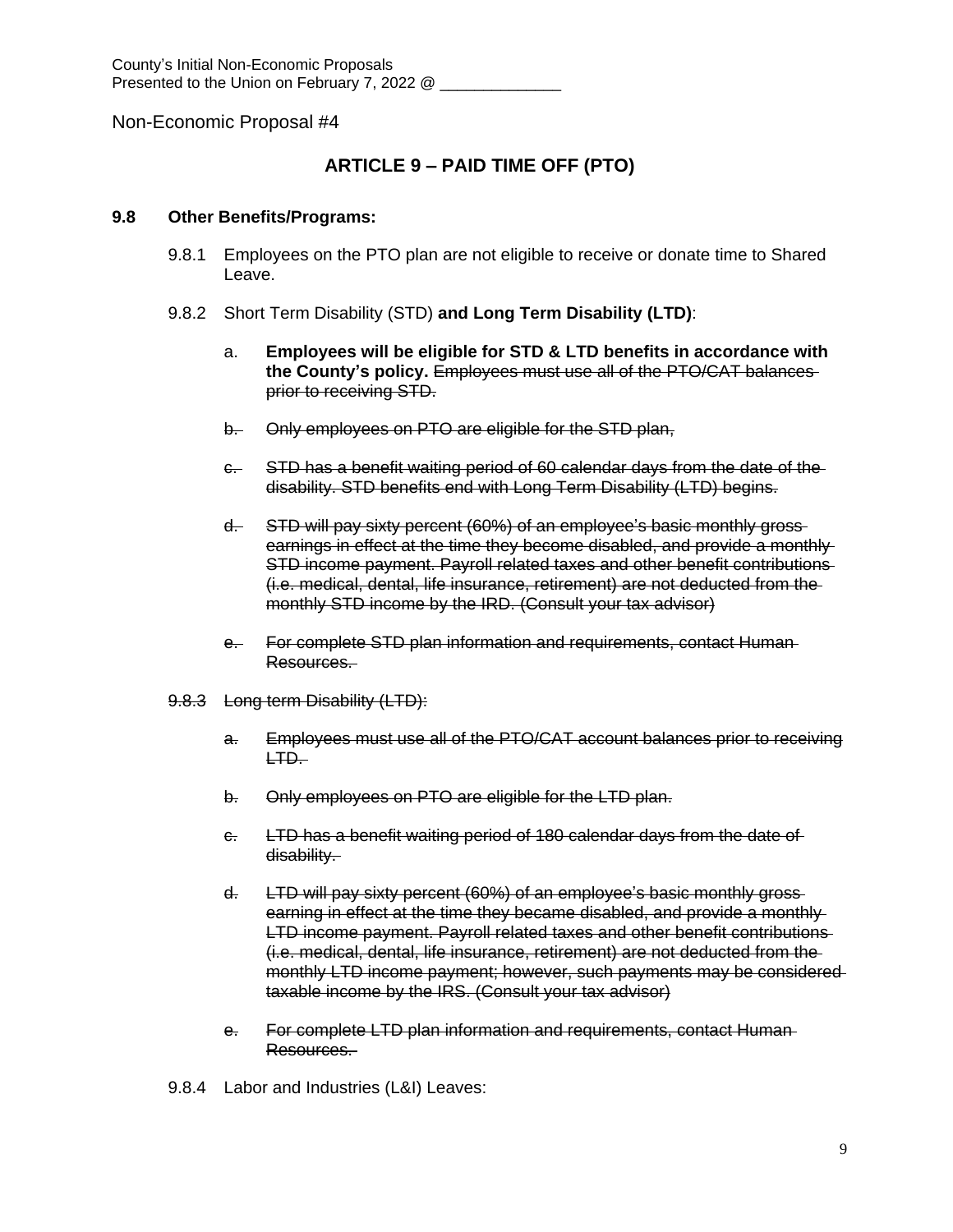- a. Employees will have the option of using CAT, PTO or leave without pay for approved L & I leaves.
- b. Employees must first use CAT time if it is available. PTO and CAT hours are eligible for buy back in accordance with workman's Comp statutes and County Policy. If no CAT hours are available, PTO time or leave without pay may be used.
- c. Employees must authorize in writing their desire to use PTO time as a buyback option versus straight time-loss option.
- d. Monthly income payment is determined by L & I. Contact Risk Management Department for information and requirements.
- 9.8.5 Family Medical Leave Act (FMLA):
	- a. Employees who have an illness or injury requiring them to be absent for three (3) working days or longer per condition, should contact Human Resources to discuss FMLA or other benefits/conditions (including CAT account) that may apply as a result of their time off. Spokane County Risk Management and/or HR may require a release to return to work for employee medical absences.

#### **9.9 Conversion from Current Plan to PTO:**

- a. Conversion will occur as negotiated and adopted by the Board of County Commissioners.
- b. Vacation hours will be converted hour for hour.
- c. Sick leave from an employee's current balance will be credited up to sixty (60) hours (for **37.5 hour employees** seven and one-half (7.5) hour shift)/ sixty-four (64) hours (for **40 hour employees** eight (8) hour shift) in the PTO bank. Remaining sick leave hours will be placed in a catastrophic (CAT) account.
- d. If the combination of vacation, personal days and sixty (60)/sixty-four (64) hours of sick leave exceeds the PTO rollover cap, excess PTO will be cashed out down to the cap.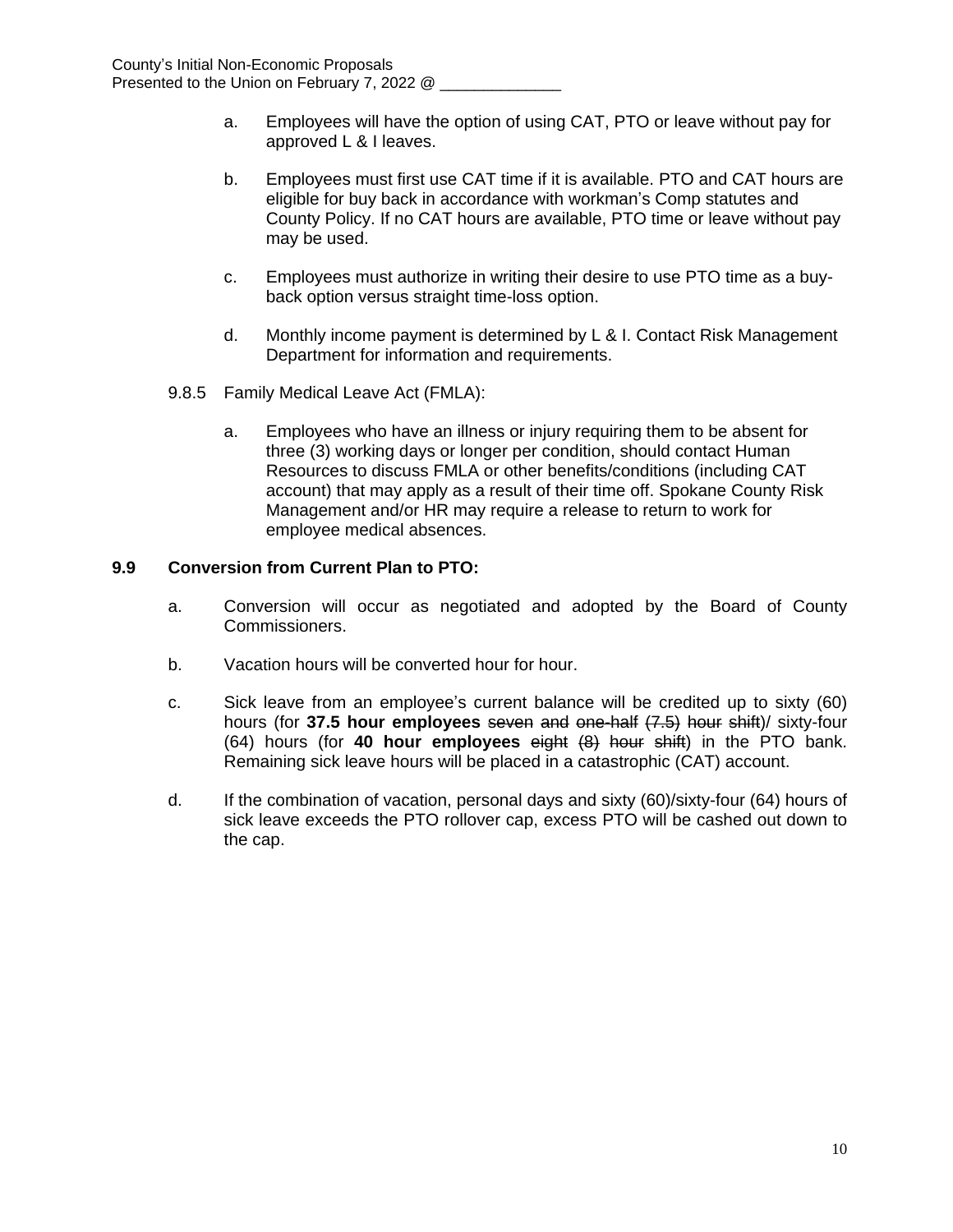#### **ARTICLE – 10 – BEREAVEMENT LEAVE**

#### **10.1 Effective April 1, 2018, Bereavement Leave:**

Bereavement leave entitles a member up to three (3) working days off with pay, not chargeable to PTO leave balance if member suffers a death of a member of his/her immediate family as defined below.

Bereavement leave entitles a member up to ten (10) working days off with pay, not chargeable to PTO/CAT leave balances if the member suffers a death of a spouse or child.

In addition:

- Two additional working days may be authorized if travel time is needed for out-of-town funerals. To be considered out-of-town, the employee must travel more than one hundred and twenty-fives miles one way outside of Spokane County.
- **Bereavement leave can be utilized over a six (6) month period after the death.**
- If the employee requires additional bereavement time, they may request additional time off chargeable to compensatory time or PTO.

#### **10.2 Immediate Family:**

In the event of sickness, disability, medical or dental appointments or death in the immediate family requiring the presence of the employee, he/she shall be granted PTO/CAT leave with pay. The immediate family shall be defined as : Spouse, State Registered Domestic Partner, parent, step-parent, child (biological, adopted, step or foster) regardless of age or dependency status, sibling, grandparent, grandchild, fatherin-law, mother-in-law, brother-in-law, sister-in-law, daughter-in-law, son-in-law or a more distant relative if living as a member of the employee's immediate family.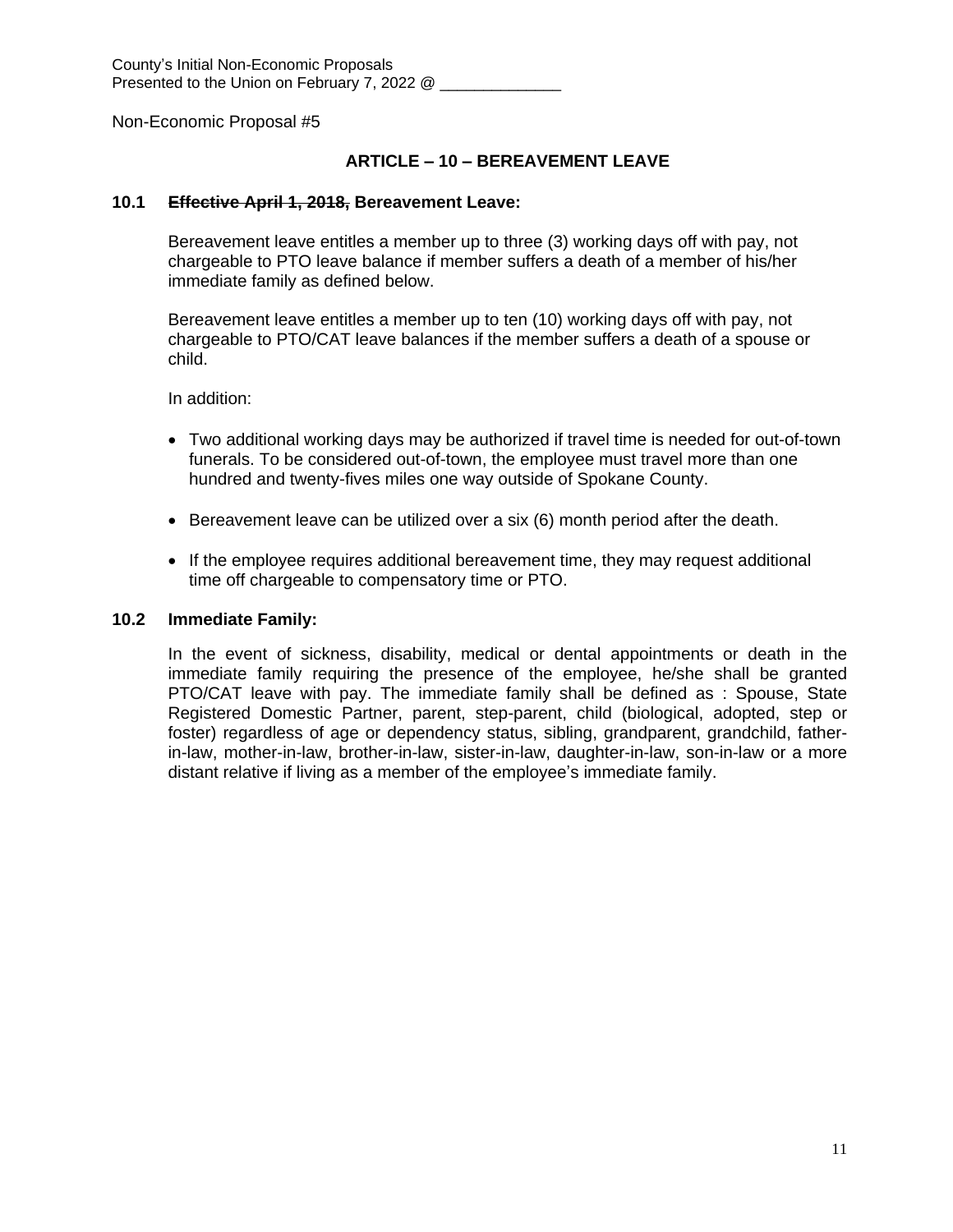## **ARTICLE 12 - HOURS OF WORK**

All items contained in this Article shall apply unless specifically addressed in individual supplements.

## **12.1 Regular Hours:**

- 12.1.1 The regular hours of work each day shall be consecutive except for interruptions for lunch periods.
- 12.1.2 All employees' work schedules shall provide for a fifteen (15) minute rest period during each half shift.
- 12.1.3 The normal work week shall consist of five (5) consecutive days followed by two (2) days of rest. Seven and one-half (7-1/2) or eight (8) consecutive hours of work, except for interruptions for lunch periods, shall constitute a workday.
	- 12.1.3.1 Shifts shall be bid on the basis of seniority and may not be changed during the markup except by mutual agreement by the Union and the County. Employees may voluntarily trade shifts with the approval of Management.
	- 12.1.3.2 Supervisors may be reassigned from their bid shift and/or days off for a maximum of thirty (30) calendar days. Such reassignment shall be for training or special projects and may include changes in shifts for familiarization. Supervisors will be given a thirty (30) calendar day notice of a change of shift or days off except in emergencies.

Management will **may** consider the employees' non-work obligations such as school, health care, day care and civic duties before reassigning them.

- 12.1.3.3 Juvenile Detention Shift Supervisors work shifts shall be bid every four (4) month for markups beginning in January, May and September beginning the first Monday of the month. Employees whose work shift is extended or reduced due to daylight savings time shall be paid for the actual hours worked. In the case of an hour reduction the employee will be allowed to add another hour to that shift to match the number of hours scheduled.
- 12.1.3.4 All employees shall be scheduled to work on a regular work shift, and each shift shall have regular starting and quitting times.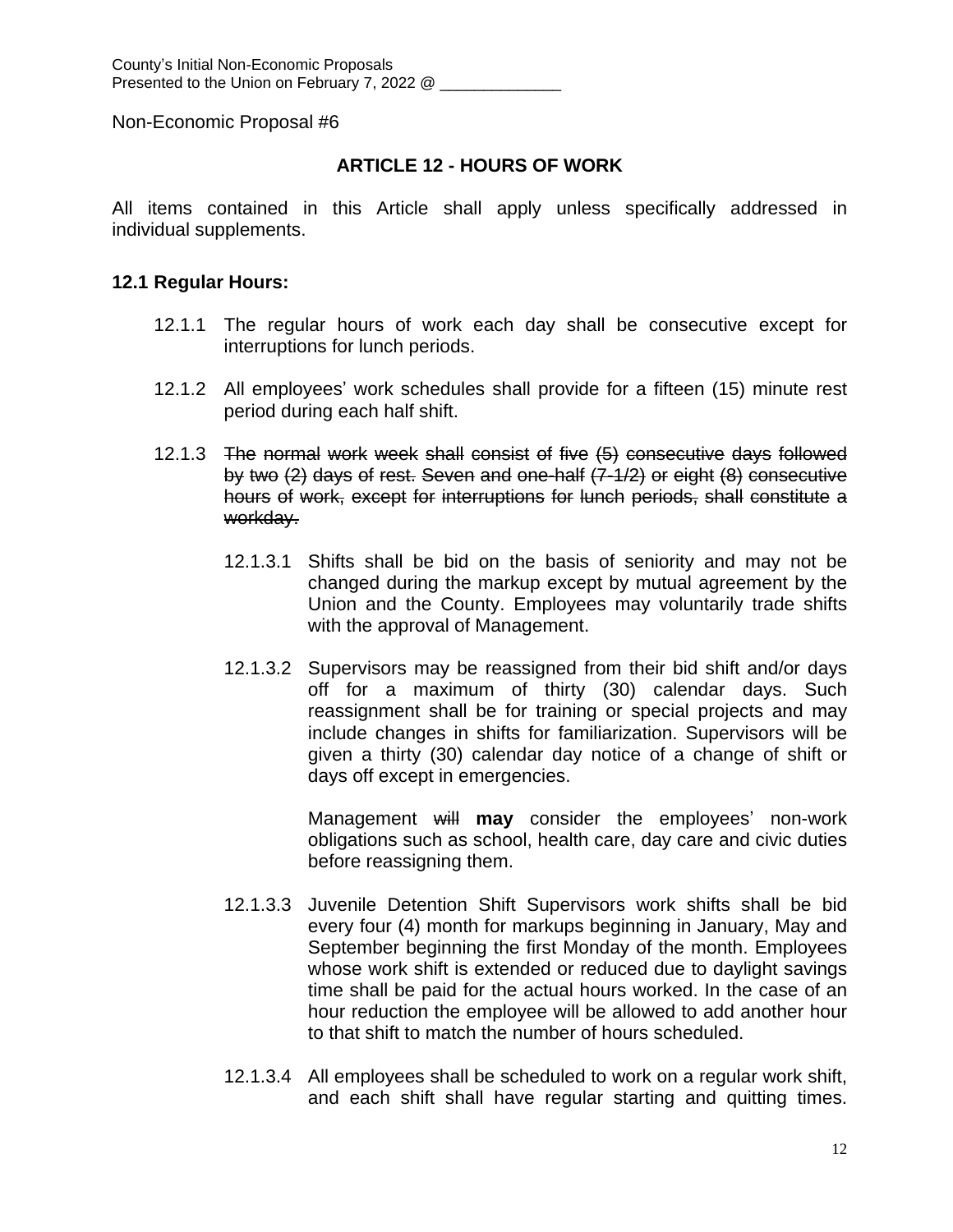Work schedules showing alternative shifts, workdays and hours shall be posted on all Department bulletin boards. Except for emergency situations, work schedules will not be changed without giving the Union and the employee ten (10) working days advance notice. When the Employer has a need to change work schedules within the Department, the Department shall notify the Union to negotiate the effects of the proposed schedule change.

12.1.4 Working through a rest or meal break must be authorized by a supervisor in writing.

## **12.2 Alternative Work Hours or Shifts:**

- 12.2.1 The Employer may establish a work week other than five (5) seven and one-half (7-1/2) or eight (8) hour days or shift work within a Department. The Department shall notify the bargaining unit to negotiate the effects of the changes.
- 12.2.2 Alternative work hours or shifts other than five (5) seven and one-half or eight (8) hour days will be negotiated with the effected Department/bargaining unit.
- 12.2.3 Alternative work schedules agreed upon by both parties will allow different start times and workdays but will not create overtime for regularly scheduled hours.
- 12.2.4 Effective April 1, 2018, employees on alternative work schedules whose regular work day differs from the seven and one half (7.50) or eight (8) hour day shall have their holidays paid for as the number of hours in their actual scheduled work day.

## **12.3 Paid Leave**:

All paid leave shall be considered as hours worked **but will not count toward overtime eligibility**.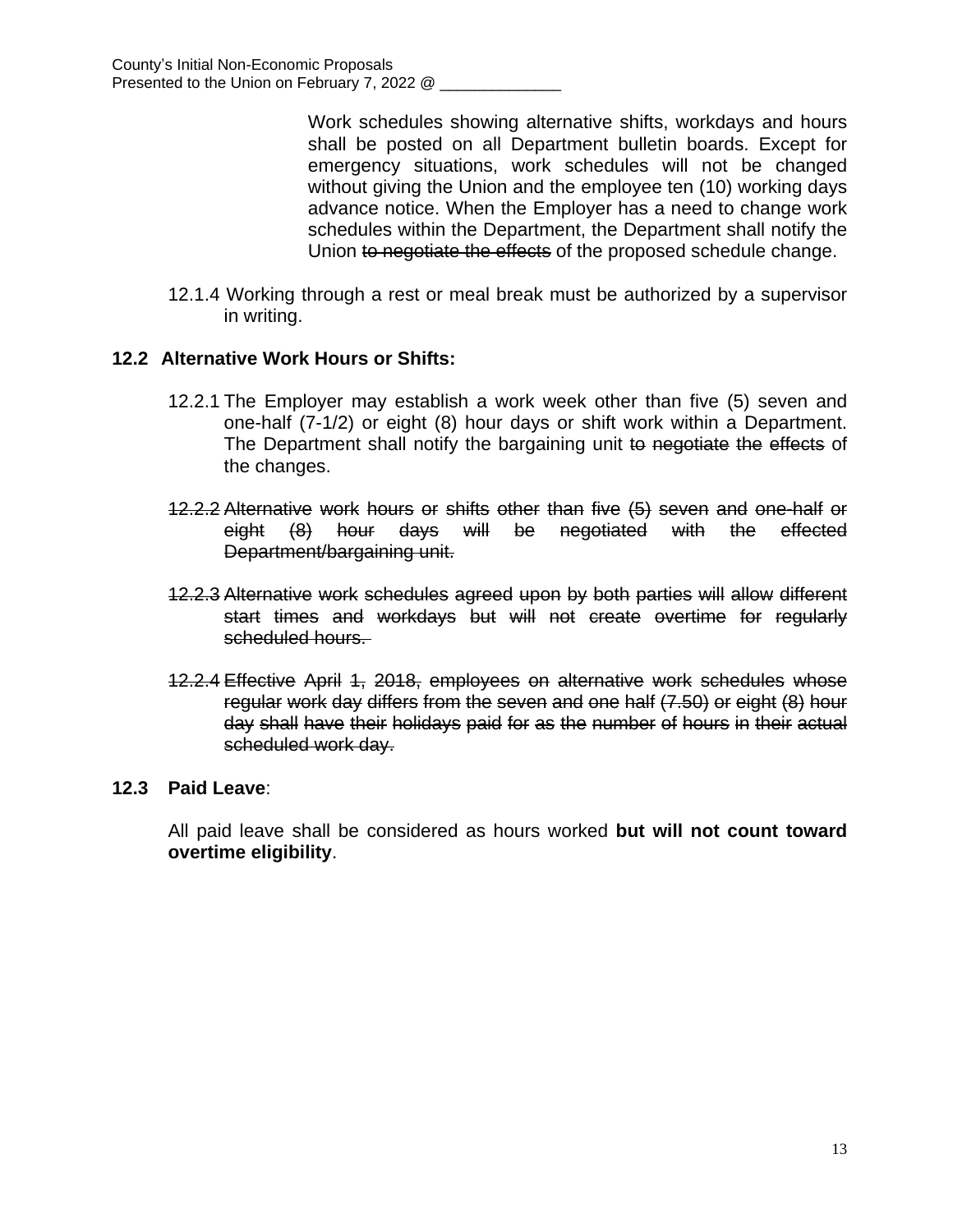## **ARTICLE 13 - LEAVES OF ABSENCE**

#### **13.3 Compensation for Absences Due to Widespread Emergency:**

- 13.3.1 If County offices have not been closed and individual employees are unable to report to work, or are permitted to leave early, such absences are to be charged to personal holiday time, accrued vacation or accrued comptime. If such accrued leave time is not available to that employee, such absence will be without pay.
- 13.3.2 Employees who are late arriving to work due to the current weather/road/emergency conditions may charge the time to accrued leave, take the time without pay, or make up the time at a maximum of seven and one-half (7½) or eight (8) hours within two (2) weeks.
- 13.3.3 In the event the Board, after consultation with the Sheriff, determines to close County operations and directs employees to go home, all but essential personnel shall be released**. If employees are eligible and have the capability to work from home, are expected to continue working from home for the duration of the closure. Employees who are unable to perform their job-related duties from home may elect to go unpaid or use accrued time for the time missed due to the closure**, and they shall be paid for the time off the job. Such pay shall not be charged to accrued leave time.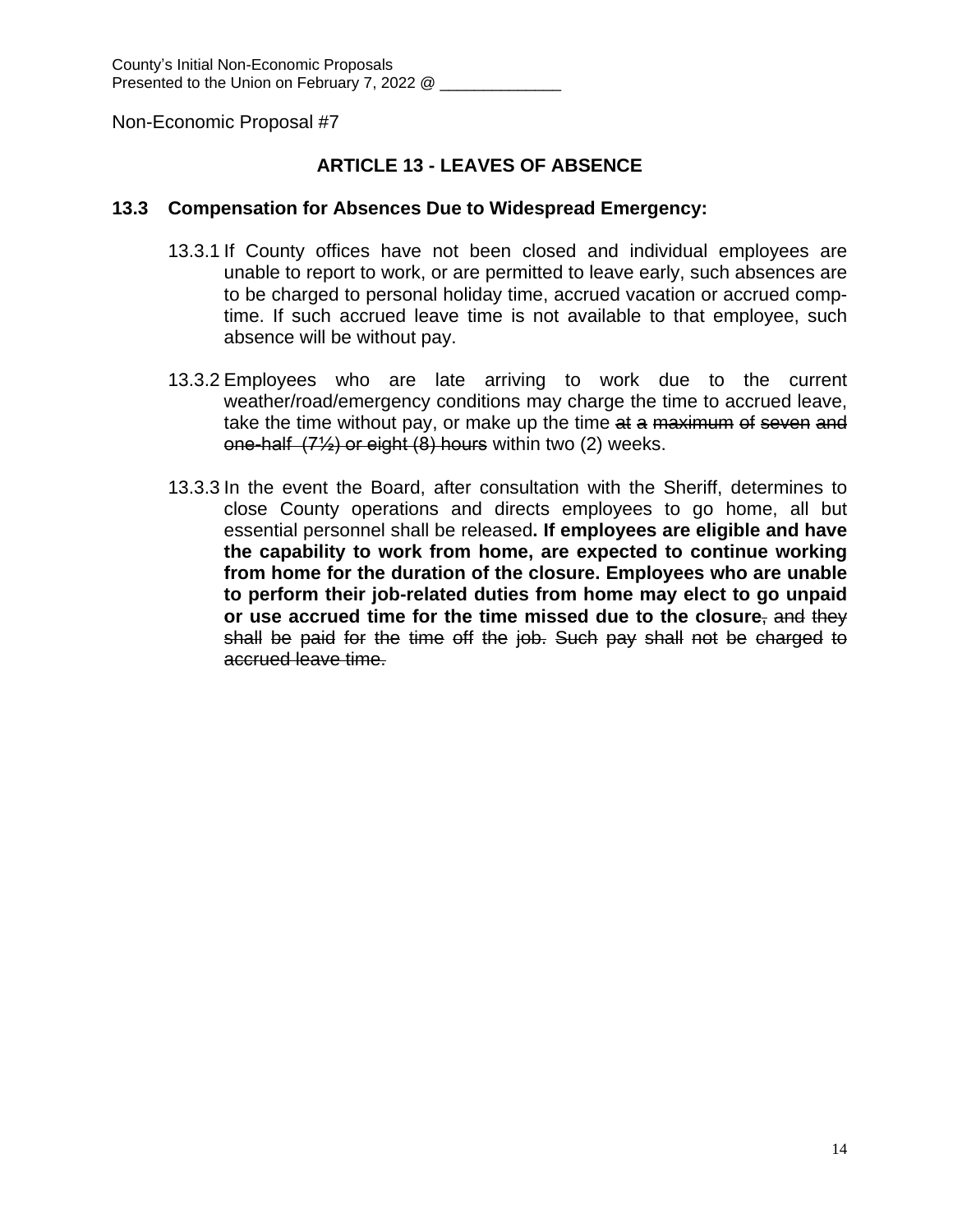## **ARTICLE 14 – CLASSIFICATION/RECLASSIFICATION**

#### **14.1 Positions and Classification Specifications:**

- 14.1.1 Position: Single job. A specific aggregate of duties and responsibilities assigned by department management to be performed by one employee within the Department.
- 14.1.2 Classification: One or more positions that are sufficiently alike with respect to duties and responsibilities to warrant using the same title, qualification requirements, descriptions/class specifications, job code number and pay grade as listed in Appendix 1. Different positions within a classification may use different selection factors and recruitment processes.
- 14.1.3 The County agrees to update the classification specifications when requested by a department in a timely manner and provide written notice to the applicable local union. **If the County makes updates to a classification specification, the County will provide the Union fourteen (14) days notice prior to the implementation of the revised specification.** The Union will have 20 working **fourteen (14)** days from receipt of the notice to negotiate **discuss** the impact of changes to the existing classifications. The parties may extend the time frames by mutual agreement.
- **14.2 Reclassifications:** Employees shall have the right to request re-evaluation utilizing the following procedures. In any case, an employee cannot be reclassified if they do not meet the minimum requirements of a position to which they are requesting reclassification to.
	- 14.2.1 Requests for reclassification may be the result of either a nine (9) month or greater assignment working out of class, or a significant change in duties and responsibilities. All requests shall be submitted on a Job Analysis Request form. An employee or the employer may file a request.
	- 14.2.2 Positions submitted for reclassification consideration, related to a nine (9) month out-of-class assignment must have the Elected Official, Department Head or designee's signature concurring with the request for reclassification consideration. The Elected Official, Department Head or designee shall have 10 working days to respond in writing to the request and/or forward request to Human Resources.
	- 14.2.3 Regarding positions submitted for reclassification consideration due to a significant change in job duties, the employee or department must detail those duties that are contained within a different class specification or are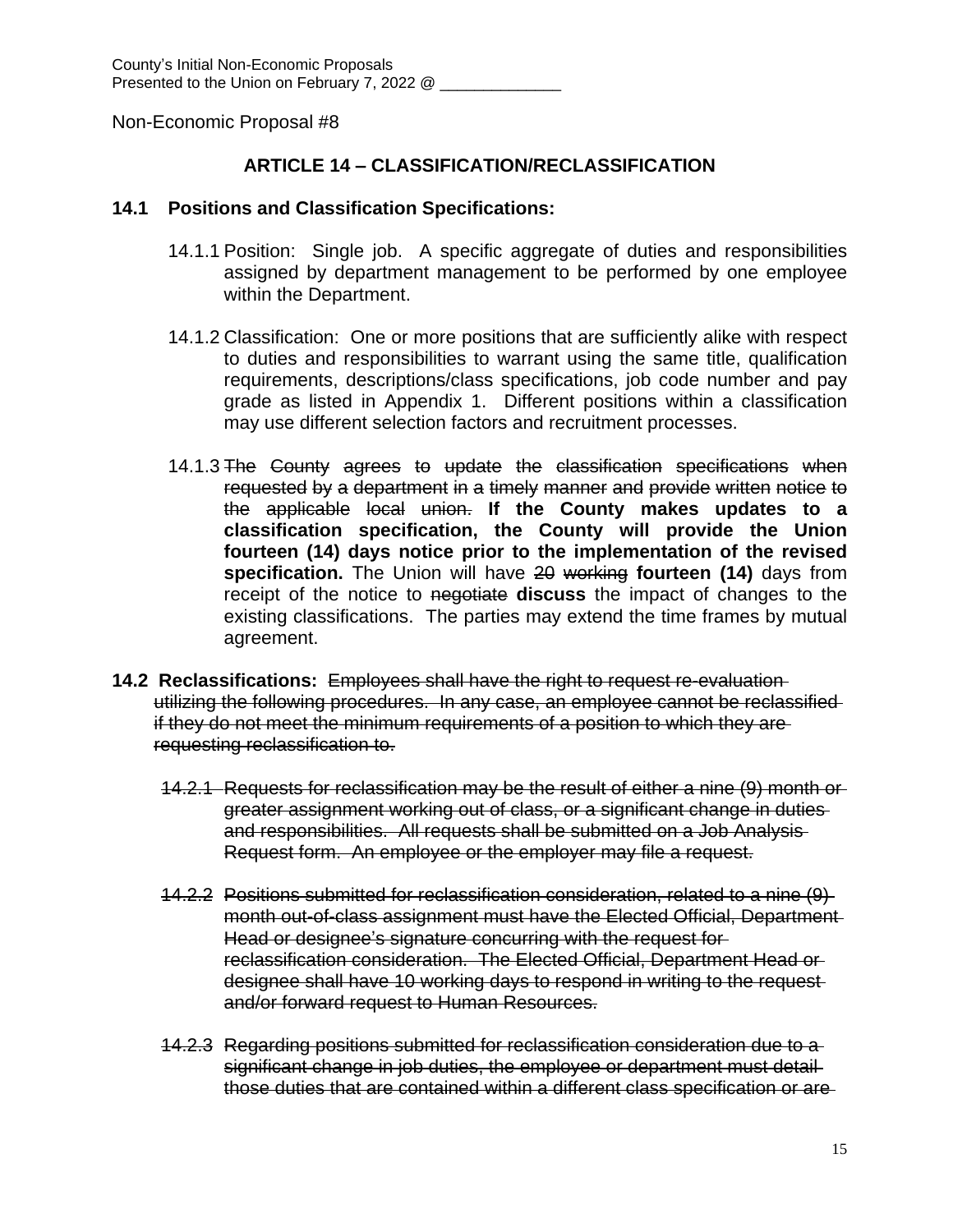not contained within the employee's current class specification. Additionally, the requester must specifically detail how long they have been performing the duties for more than 50% of their work time as well as how long that type of assignment is expected to continue. Such requests mustalso have the Elected Official, Department Head or designee's signature concurring with the request for reclassification consideration. The local union shall be forwarded a copy of the request. The Elected Official, Department Head or designee shall have ten (10) working days to respond in writing to the request and or forward the request to Human Resources.

- 14.2.4 If there is no concurring signature from the Elected Official, Department Head or designee in either case described in 14.3.6.2 or 14.3.6.3 above, the employee must discontinue performing the out of class duties that formed the basis for the request. Additionally the Elected Official, Department Head or designee must assure there is no assignment of out of class duties.
- 14.2.5 If the employee and Elected Official, Department Head or designee agree on the body of work and the work continues to be assigned but there is disagreement on the proper classification the reclassification request may be submitted to step 2 of the grievance procedure.
- 14.2.6 If agreed to and approved, and the employee has been receiving out of class pay, the effective date of the reclassification shall be the tenth (10th) working day after the request was submitted by the employee to the Elected Official, Department Head or designee.
- 14.2.7 If there is disagreement between the employee and the Elected Official, Department Head or designee regarding the content of the information on the Job Analysis Request, the reason for the disagreement will be discussed with the employee and the Union. The employee and Union will have ten (10) working days to address and revise the area(s) of disagreement. If the revised request is received by the end of the ten (10) working days, and if agreed to and approved, the effective date of the reclassification shall be the tenth (10th) working day after the request was initially submitted by the employee to the Elected Official, Department Head or designee.
- 14.2.8 If a revised request is not received by the end of the ten (10) working days, the effective date of the reclassification shall be the tenth (10th) working day after any subsequent submissions have been agreed to and approved by the Elected Official, Department Head or designee.
- 14.2.9 Once Human Resources has received the reclassification request, they will respond within thirty (30) working days as to their determination of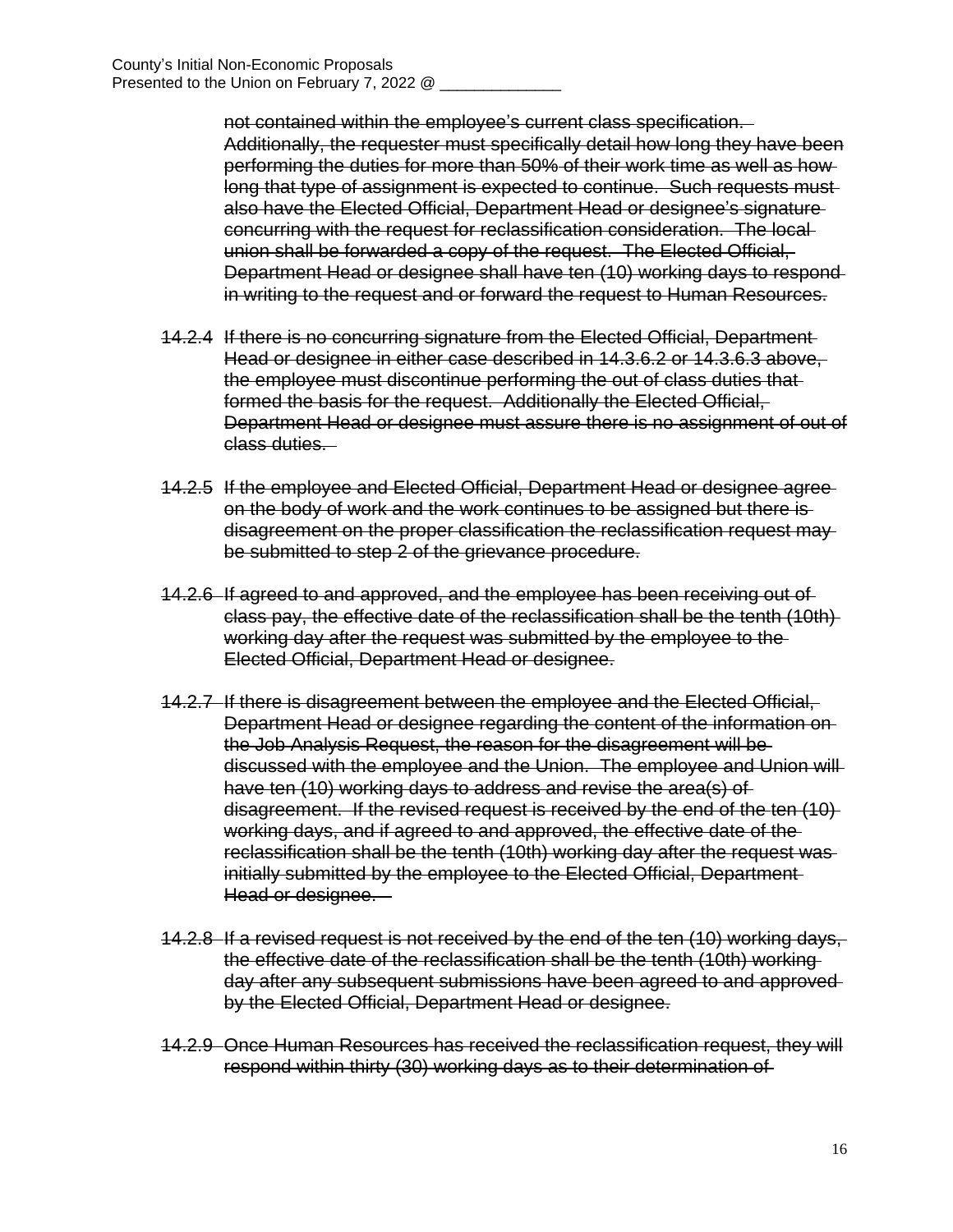reclassification. The parties may mutually agree to extend the thirty (30) working days.

- 14.2.10If there is no concurring signature from the Elected Official, Department Head, designee or Human Resources after attempts are made to resolve the disagreements, the employee may submit the reclassification request to step 2 of the grievance procedure.
- 14.2.11No employee shall be allowed to request reclassification consideration if it has been less than one year from the date of the last reclassification determination.
- 14.2.12Reclassified positions with no incumbent shall be posted in accordance with specific labor agreements or supplemental agreements if applicable.

## **14.3 Wage/Range Adjustments for Existing Classifications:**

In the event there is a recruitment or retention problem indicating the relative market value of the classification may need reviewing, the Department*,* or Human Resources may request a job analysis and/or salary survey be conducted to determine the appropriateness of the salary even when there is no significant change in duties and responsibilities or there is no nine month out of class assignment. In the event the results of that study indicate the salary needs adjusting, the parties agree to negotiate the salary and the impact of the adjustment on the affected employees.

## **14.4 Administration of Rates of Pay:**

Administration of rates of pay shall be as follows:

- No employee shall be paid at a rate of pay less than the minimum nor more than the maximum salary range established for his/her job classification as set forth in the pay plan.
- All pay rates in the pay plan are based upon full time employment at the normal working hours for the position.

## **14.5 Calculating Hourly Wage:**

 $\overline{a}$ 

14.5.1 For the purposes of calculating the hourly rate of pay for employees who are paid on the basis of a monthly salary, hourly wages shall be determined by the following formula: Annual Salary divided by weekly hours worked divided by 52 weeks = Standard Hourly Rate.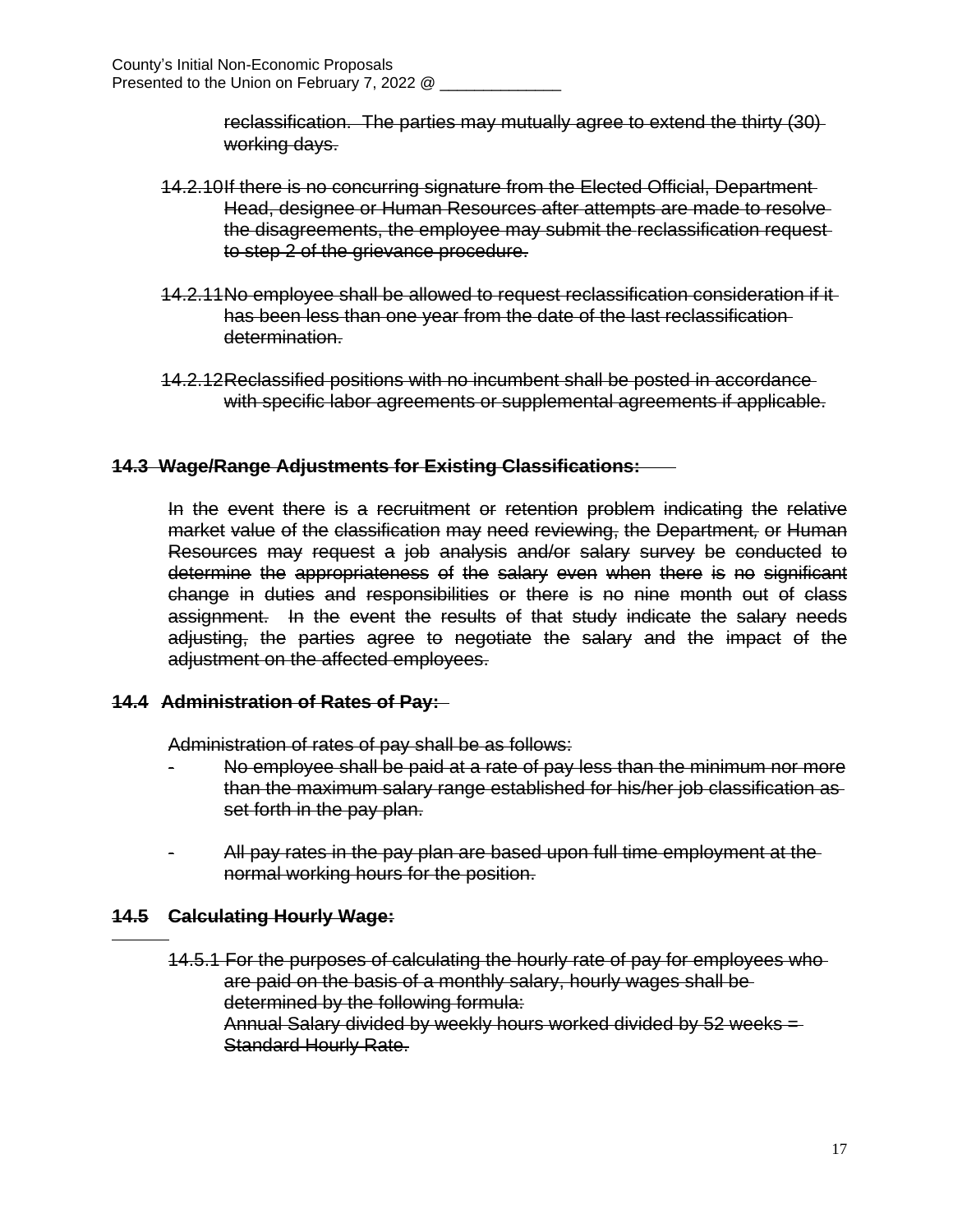14.5.2 The above formula is used to calculate the Standard Hourly Rate for determining overtime pay, sick leave payout, and vacation leave payout.

## **14.6 Starting Rate Upon Initial Employment:**

- 14.6.1 New employees to Spokane County shall be appointed at a step within the pay range, not to exceed step six (6), in effect for the particular classification or position to which the appointment is made.
- 14.6.2 The Union shall be notified of such advance step placement. Employees to be hired at step seven (7) or above shall be by mutual agreement between the County and the Union.
- 14.6.3 Advanced step placement shall not surpass current employees step placement in that classification
- 14.6.4 An advanced step placement at step two (2) or above shall require 12 months (1950 or 2080 hours worked) before advancing one step (2.56%) in 2018, two steps (5.12%) commencing January 1, 2019 on the wage table. Subsequent step increases shall be at twelve (12) month intervals from the date of the 12 month increase, until the top step is achieved.
- 14.6.5 For those not advanced step placed, **U**pon successful completion of a minimum six  $(6)$  months  $(975$  or  $1040$  hours worked), the new employee will advance one step  $(2.56%)$  on the wage table; and, commencing January 4, 2019 subsequent steps after this first step increase after hire  $(975$  or  $1040$  hours/6 month) will be at two steps increments  $(5.12\%)$ . Subsequent step increases shall be at twelve (12) month intervals from the date of the 6 month increase, until the top step is achieved.
- **14.7 Pay Rate Upon Promotion:** A current regular employee who is promoted shall be paid at the step in the new range which represents at least a 5.12% step **an** increase over the rate of pay received immediately prior to the promotion or at the minimum step of the new range, whichever is greater, provided that such increase does not exceed the maximum step of the new range.

If the promotion is a result of a competitive recruitment for a new or vacant position, the employee will receive a **one-**step increase, six (6) months after the effective date of beginning the new job assignment.

If the promotion is not a competitive recruitment, the employee will receive a step increase twelve (12) months after the effective date of beginning the new job assignment.

In either case, subsequent step increases shall be at twelve (12) month intervals until the top step is achieved.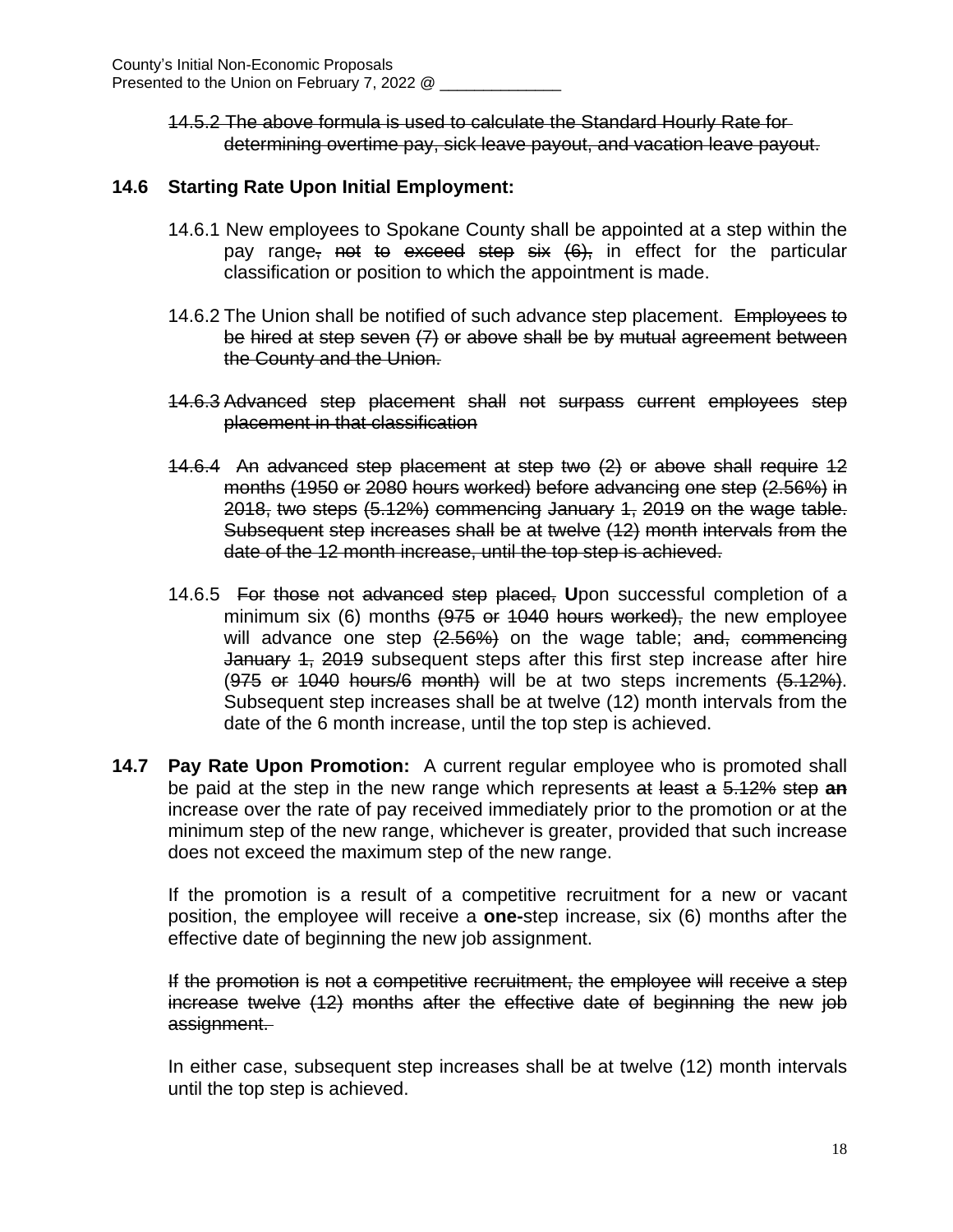Step increases will be in increments of 2 steps if initial hire into County was prior to 7/15/14 or 1 step if initially hired after 7/15/14. Commencing January 1, 2019 step increases after the first step increase after hire will be in two step increments (5.12%) until the top step is achieved.

## **14.8 Pay Rate Upon Reclassification:**

14.8.1 Reclassification to a higher classification:

If an individual position is reclassified with an incumbent employee in the classification and there is no competitive recruitment process, the employee shall be paid at the step in the new range which represents at least a 5.12% **an** increase, but not to exceed a 10.24% increase, over the rate of pay received immediately prior to the reclassification or at the minimum step of the new range, whichever is greater. The resulting increase cannot exceed the maximum step of the new range.

The employee will receive step increase in increments of 2 steps if initial hire into County was prior to 7/15/14 or 1 step if initially hired after 7/15/14. Commencing January 1, 2019 step increases will be in two step increments (5.12%) until the top step is achieved. The next step increase will be twelve (12) months after the effective date of the reclassification and subsequent step increases shall be at twelve (12) month intervals until the top step is achieved.

14.8.2 Reclassification to a lower classification:

If an individual position is reclassified with an incumbent employee in the position, the employee shall be "Y" rated. "Y" rating shall be defined as follows: An employee shall continue to receive compensation at their current rate if that rate is higher than that provided for their new classification/position. The employee will be considered ineligible for an increase in pay until an adjustment in the salary structure or a promotion to a classification with a higher salary range brings the employee's rate of pay within the established range for the position.

**14.9 Pay Rate Upon Wage/Range Adjustments**: Classifications which are adjusted to a higher salary range shall have those affected retain their individual step to a maximum of ten percent (10%). Further, the affected employees shall retain their current step date unless otherwise negotiated and agreed to in writing.

## **14.10 Pay Rate Upon Demotion or Reduction:**

14.10.1 An employee who is demoted/reduced shall be paid in the range for the lower classification at a rate that is closest to their rate prior to the demotion without exceeding the prior rate. Upon demotion the existing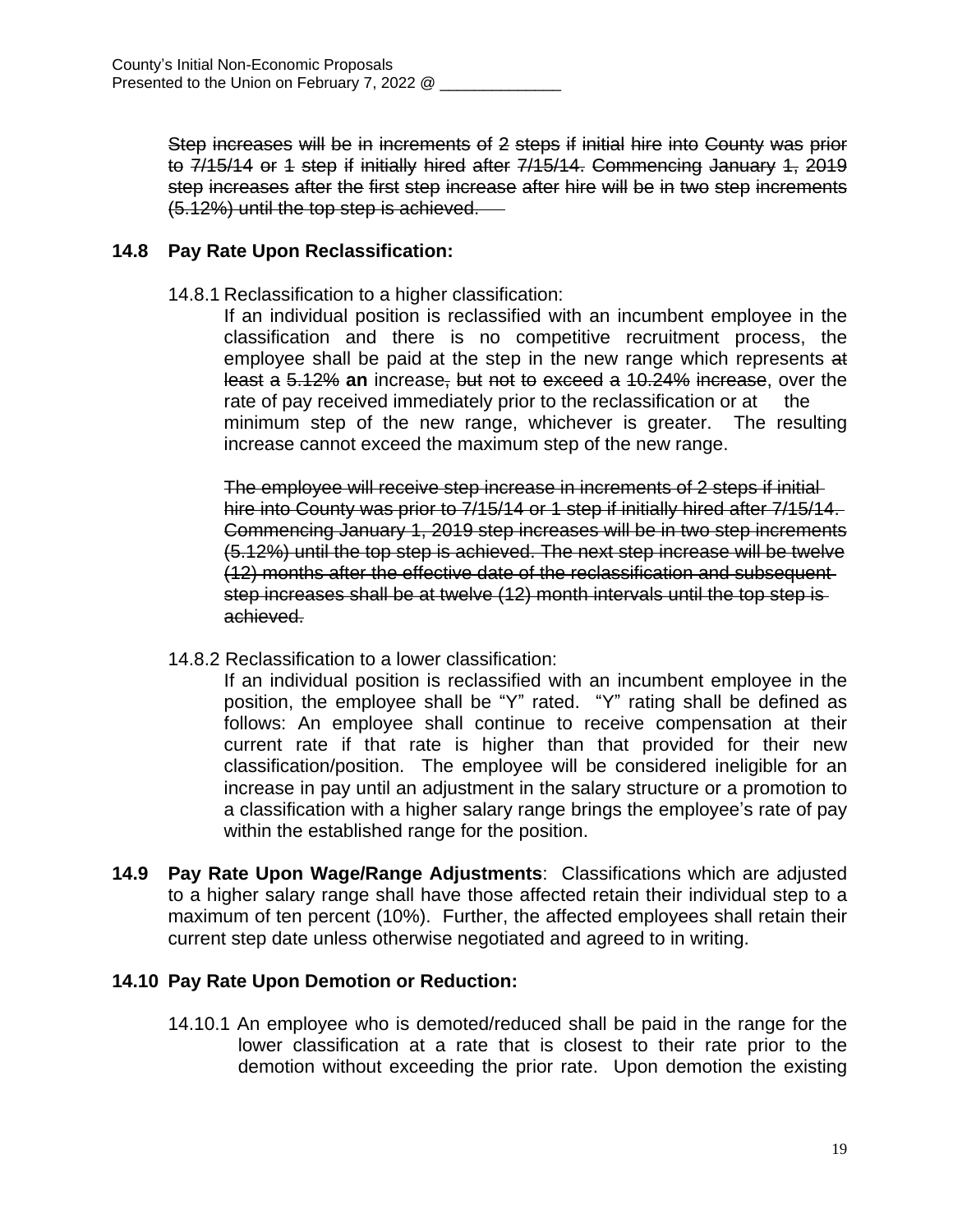anniversary date shall be eliminated, and the date of such demotion shall be used to calculate the new anniversary date.

- 14.10.2 An employee who returns to their former classification during their probationary period following promotion shall receive the same step date in the lower pay range as held before promotion, provided that adjustments shall be made to take into account any step increases which would have occurred had the employee not been promoted.
- 14.10.3 An employee who accepts a demotion/reduction or bidding to a lower classification or a previous classification shall be placed in the step that causes the employee the least amount of financial loss.
- **14.11 Pay Rate Upon Transfer:** An employee who transfers from one position to another within the same classification or different classification within the same salary range, shall continue the same rate of pay as before the transfer and retain their current step increase date.
- **14.12 Adjustments to the Anniversary Date (Step Adjustment Date**): In addition to the provisions of 14.3.9, Pay Rate Upon Promotion, 14.3.10, Pay Rate Upon Reclassification, and 14.3.11, Pay Rate Upon Wage/Range Adjustment, the anniversary date for a step increase for an employee shall be adjusted under the following circumstances:
	- 14.12.1 If an employee is returned to his/her former classification within a promotion probation period, the anniversary date held prior to such promotion shall be re-established.
	- 14.12.2 When an employee returns from layoff and is reemployed in the same classification as originally held, the original anniversary date will be adjusted in accordance with County policies and procedures.
	- 14.12.3 When an employee returns from layoff and is reemployed in a classification other than that originally held, the reemployment date shall be used to calculate the new step and longevity dates.
	- 14.12.4 Unless protected by law, step dates and longevity dates will be adjusted for unpaid leave.
	- 14.12.5 Step dates and longevity dates shall not be adjusted for paid leave.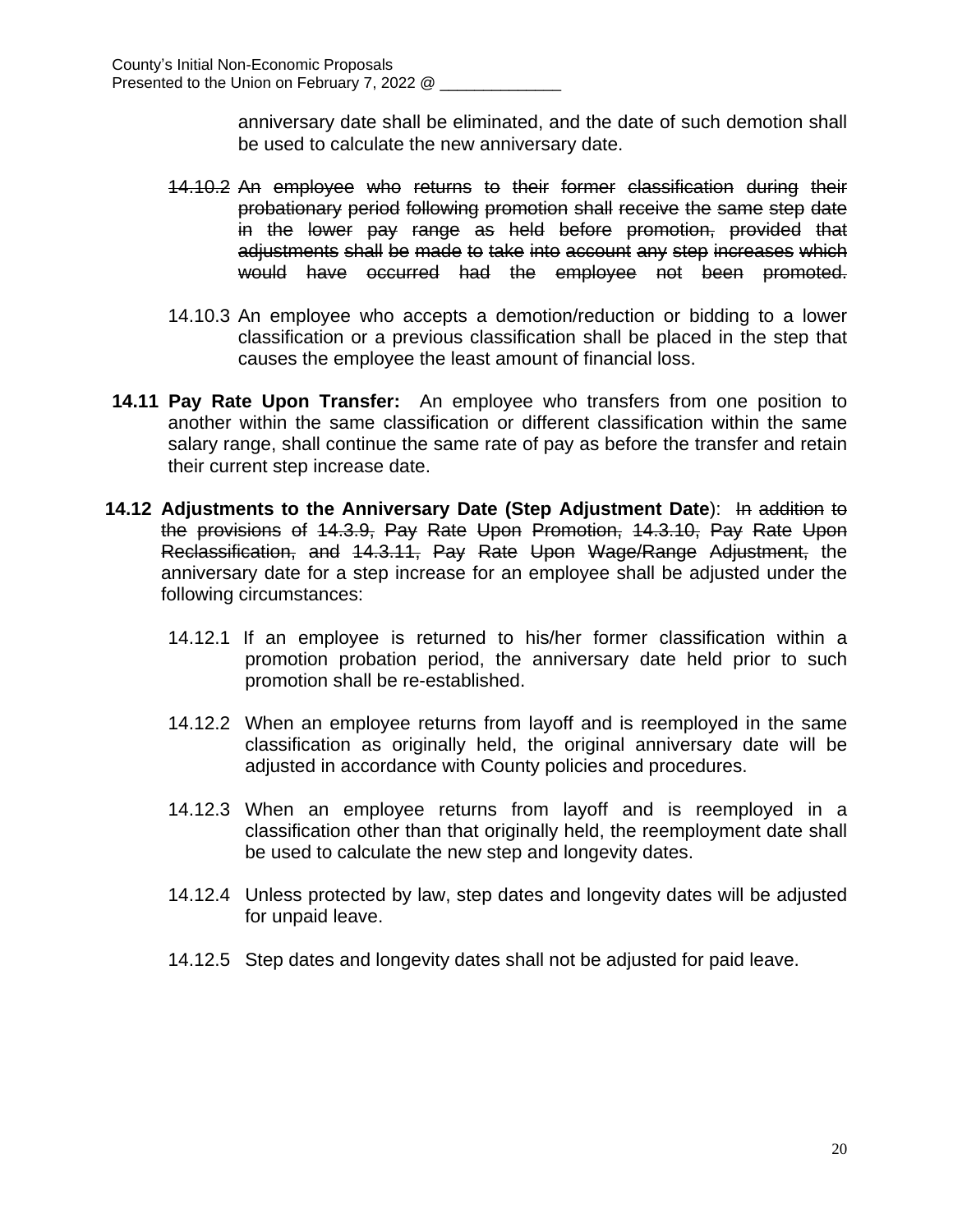## **ARTICLE 16 – SENIORITY**

#### **16.5 Authorized Leave**:

An employee on authorized leave of absence for the purpose of becoming a fulltime paid employee of the Union who subsequently returns to the Bargaining Unit shall retain their full seniority except for such period of leave not to exceed one (1) year.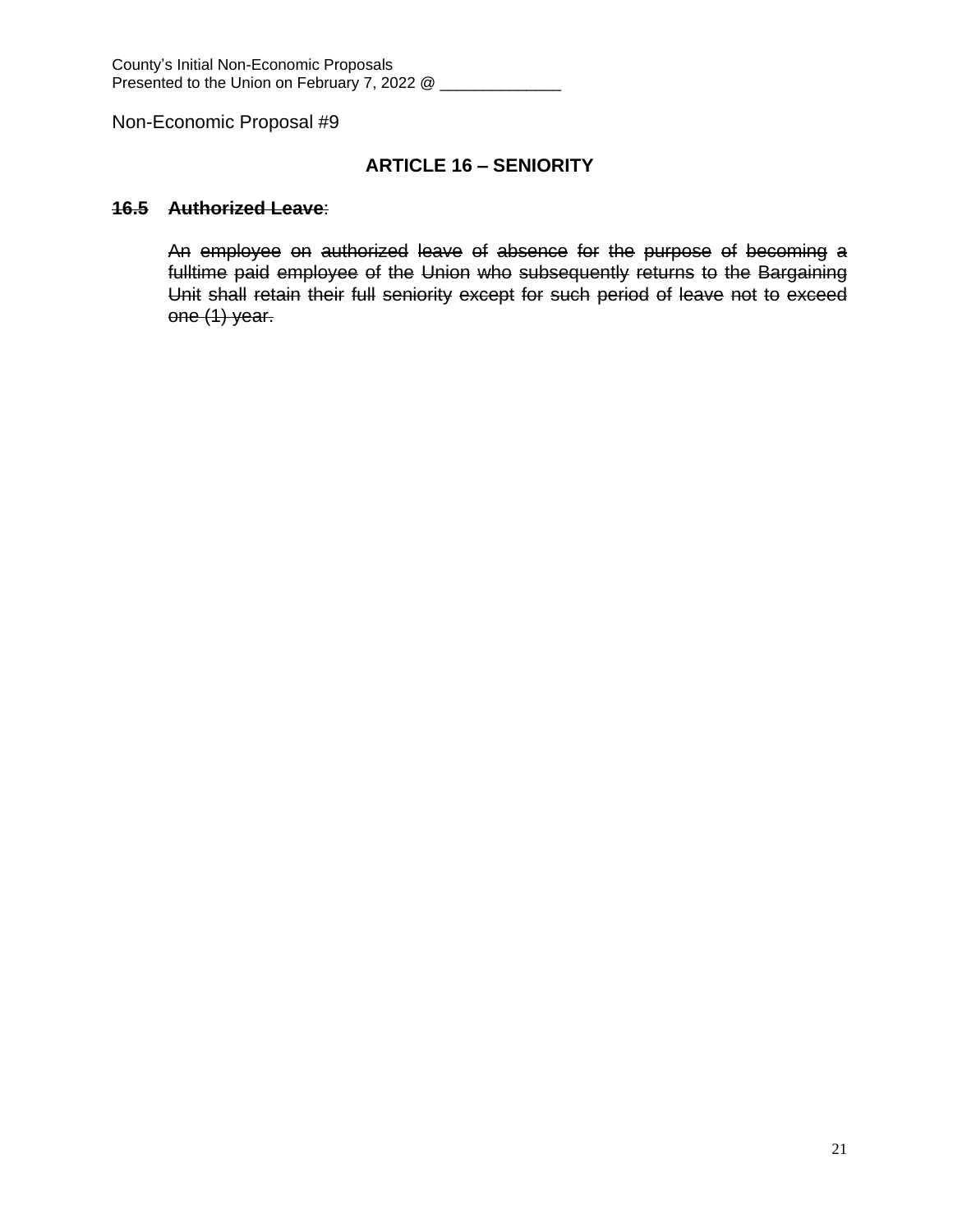## **ARTICLE 17 - DISCIPLINE AND DISCHARGE**

- **17.3** Any disciplinary action or measure may be grieved through regular procedures. The appeal of an oral reprimand is limited to an appeal to the **Senior** HR Director **or their designee**. The decision of the **Senior** HR Director **or their designee** shall be final and binding. The decision is not appealable.
- **17.4** The disciplinary measures above are listed from the least severe to the most severe. Repeated actions by an employee bringing about disciplinary measures may subject the employee to more severe measures. The level of the disciplinary action will be dependent on the severity of the incident. The Seven Steps of Just Cause Discipline are attached to this agreement as Appendix 2.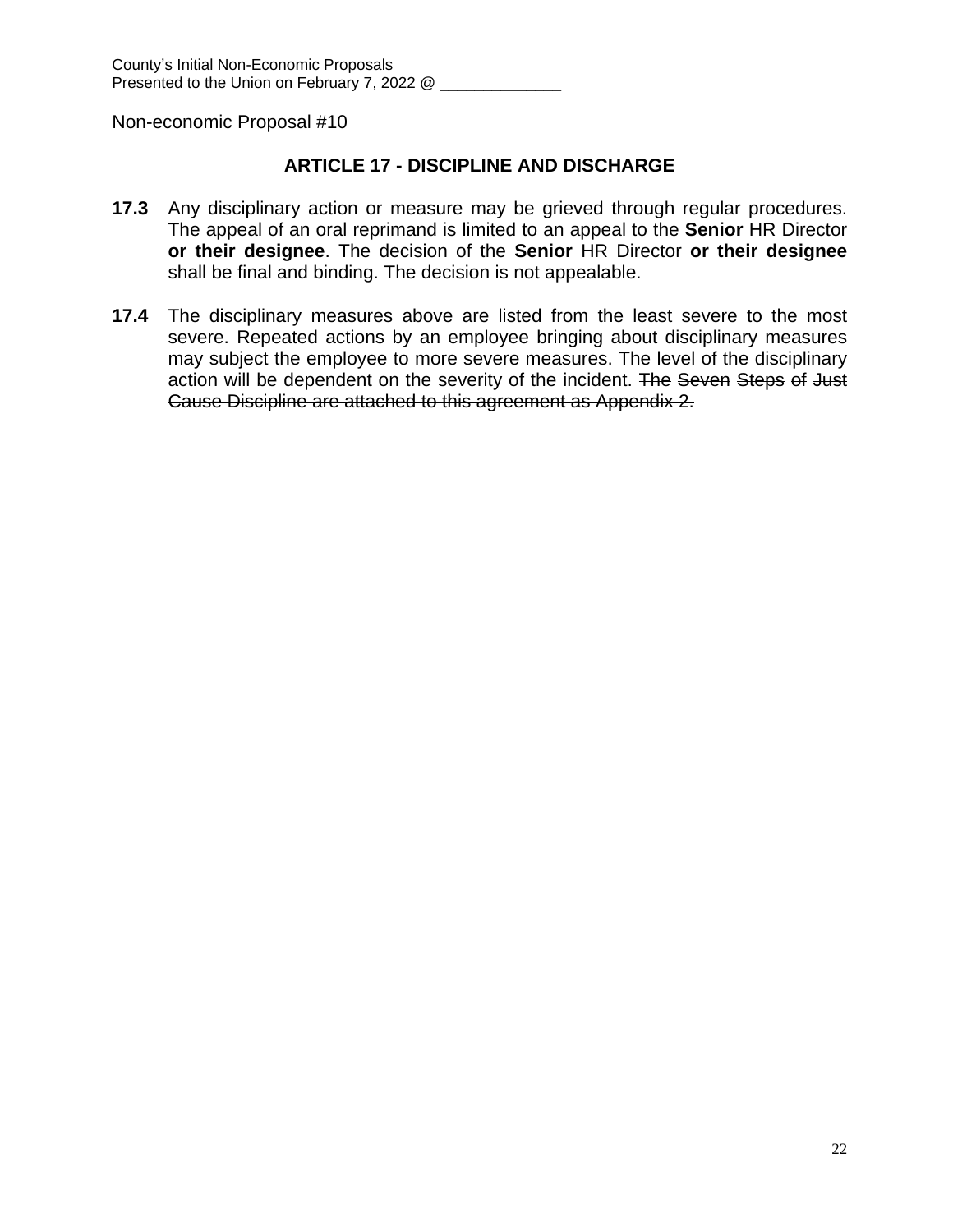## **ARTICLE 18 - GRIEVANCE PROCEDURE**

#### **18.1 Settlement of Disputes:**

Any grievance or dispute which may arise between the parties, concerning the application, meaning or interpretation of this Agreement, shall be settled in the following manner and any grievance settled in any of the steps, including the informal process, found in this Article is final and binding. The parties may agree to extend any time limits contained in this Article. Both parties agree that they will meet at each step of the grievance procedure in an attempt to reach settlement. Time frames specified in this Article may be waived by mutual agreement of the parties in writing. All settlements reached in this Article at any step, including the informal process, shall be in writing and signed by the authorized representatives of the Union and Employer. Grievances will be submitted to the employees immediate supervisor with a copy to **Labor Relations** the HR Manager. Grievances may be submitted in person by regular mail or by e-mail. Grievances will be submitted on the official Union Grievance form,

- 18.3.2 Step 2: Should the grievance not be settled in Step 1, it shall be submitted in writing within five (5) working days, of receipt of the Elected Official/Department Head or his/her designee's decision, to the **Senior HR Director or their designee** Human Resources Director. Within five (5) working days of receipt of the complaint, the **Senior HR Director or their designee** Human Resources Director will set a date to hear the complaint. The **Senior HR Director or their designee** Human Resources Director shall respond to the Union Representative and the Grievance Committee with ten (10) working days of this meeting.
- 18.3.3 Step 3: Should the grievance not be settled in Step 2, either party may request arbitration, within thirty (30) working days after the reply of the **Senior HR Director or their designee** Human Resources Director is due, by written notice to the other. A simultaneous request for a list of eleven (11) arbitrators from the Washington State Public Employment Relations Commission shall be initiated. The arbitrator shall be selected by the County and the Union within seven (7) days after the list is received. Both the County and the Union shall have the right to strike one (1) name from the panel. The process shall be repeated and the remaining name shall be the arbitrator for the grievance.

#### **18.6 Liability:**

**No monetary claim by an employee covered by this Agreement or by the Union against the County shall be valid beyond the pay period prior to the pay period in which the grievance was first filed in writing, unless the circumstances of the case made it impossible for the employee,**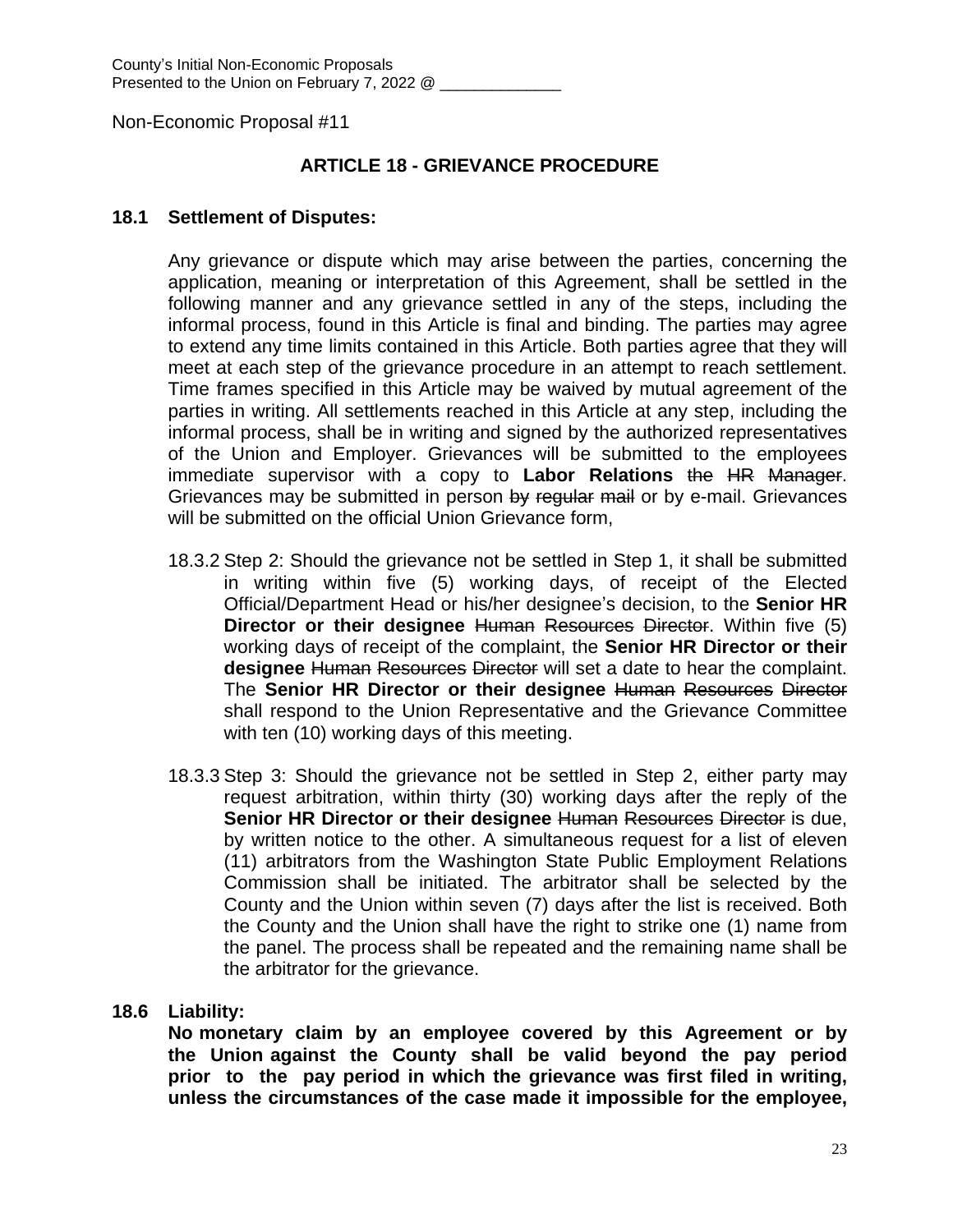**or the Union, as the case may be, to know that the employee or the Union has grounds for such claim prior to that date, in which case, the claim shall be limited retroactively to a period of forty-five (45) days prior to the date the claim was first filed in writing. This provision shall not apply to arbitrator's decisions regarding suspensions or discharges.**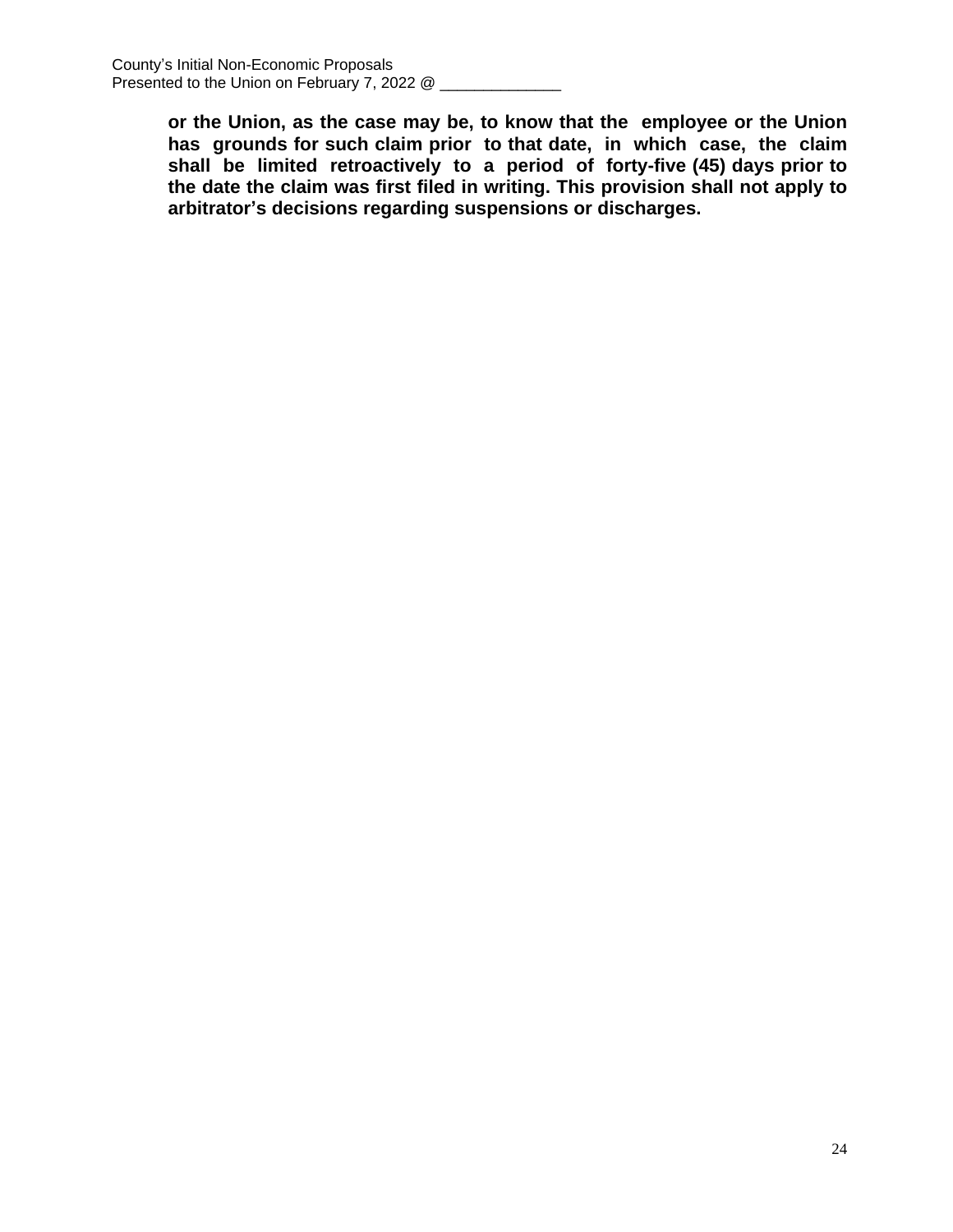## **ARTICLE 19 - PROMOTIONS/VACANCIES/REASSIGNMENTS/ LATERAL TRANSFERS/NEW OPENINGS/DEMOTIONS/ REVIEW (PROBATIONARY) PERIOD**

## **19.2 Review (Probationary) Period:**

- 1. For employees promoted from another regular County position, the first six (6) months, one thousand forty (1040) straight time hours worked if on a 40 hour workweek or nine hundred and seventy-five (975) if on a 37.5 hour workweek, shall be their review period. During such period an employee may either voluntarily return to their former classification or be involuntarily returned to their former classification by their Supervisor. In the event an employee returns to their former classification they shall retain all seniority time accrued, less all time they may have accrued as a Supervisor.
- 2. Qualified employees who are already a Supervisor laterally transferring from one Department to another may return to their former position within forty-five (45) days of the change of positions. The employee's Supervisor may have the employee returned to their former assigned position within forty-five (45) days of the change in positions.
	- 3. Employees displaced by Supervisors returning to their former positions during their formal review period will be returned to their former position and shall retain all seniority time accrued, less all time they have accrued as a Supervisor.
- 4. For employees hired from outside another regular County position the first twelve (12) months, two thousand eighty (2080) straight time hours if a 40 hour workweek or one thousand nine hundred and fifty (1950) if a 37.5 hour workweek, worked shall be their review period. During such period and employee may be transferred, laid off or terminated at the discretion of the Employer. Review period employees continued in service of the Employer following the completion of the review period shall become regular employees.

## **19.4 Demotions:**

1. Voluntary demotions from higher to lower classifications within the Bargaining Unit may be made at the request of the employee with the approval of Management.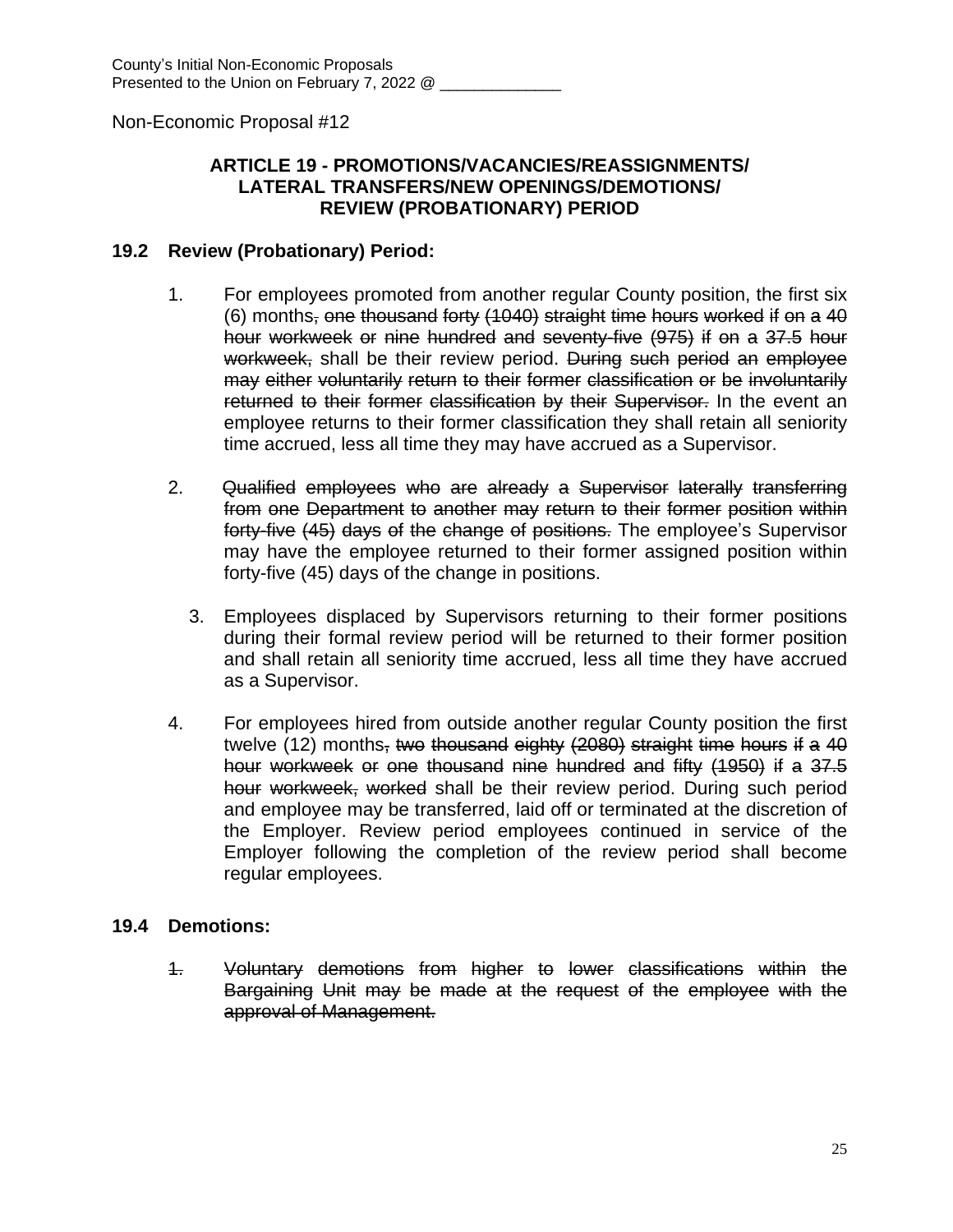- 2. Involuntary demotions will be made based on the staffing needs of the individual Department/Division and/or job performance of the individual employee. Such determination shall be supported by appropriate documentation by Management and is subject to the grievance process, except during the review period.
- 3. Employees involuntarily demoted from positions within the Bargaining Unit to positions outside the Bargaining Unit will be made as follows with base unit agreement:
	- a) If the demotion is the result of layoff and the employee formerly worked in the base unit when initially promoted to Supervisor, that employee may return to the base unit and retain all seniority accrued while working in the base unit. They will not add seniority accrued while working as Supervisor to the seniority accrued while working in the base unit. If the base unit seniority is insufficient to secure a position in the base unit, they will be laid off in accordance with the terms of the layoff procedures of the base unit agreement, if any.
	- b) If the demotion is the result of a disciplinary measure and the employee formerly worked in the base unit, that employee will not be allowed to displace a base unit member. They will not add seniority accrued while working as Supervisor to the seniority accrued while working in the base unit. If the base unit seniority is insufficient to secure a position in the base unit, they will be laid off in accordance with the terms of the layoff procedures of the base unit agreement, if any.
	- c) If the employee had no working experience in a base unit before being initially promoted to Supervisor, that employee may be placed in a base unit with no seniority, except County seniority if any. Time worked as a Supervisor will not be applied toward any base unit provisions.
	- d) If the base unit seniority is insufficient to secure a position in the base unit, they will be laid off in accordance with the terms of the layoff procedures of the base unit agreement, if any.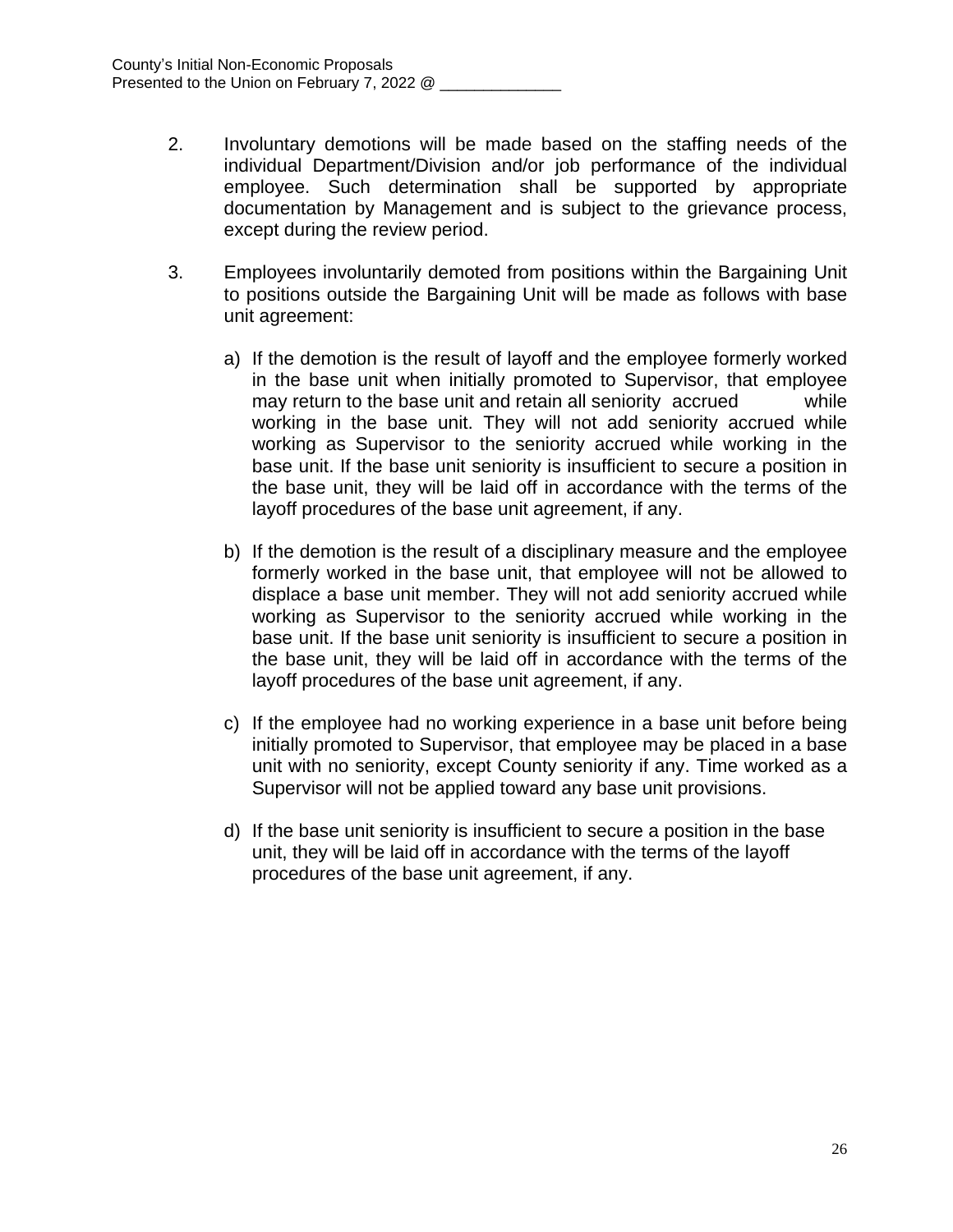## **ARTICLE 21 - GENERAL CONDITIONS**

#### **21.1 Work Rules:**

The employer agrees to notify the Union of any changes in existing work rule(s) or the establishment of new work rules.

#### **21.2 Personnel Files:**

- 21.2.1 Maintenance: One (1) personnel file shall be maintained and located at the Human Resources Department **or Civil Service** and one (1) at the individual Departments. Those files shall contain employment-related documents. On request, employees may review their personnel files. Employees may receive one (1) copy per year of all documents in their personnel files.
- 21.2.2 Review and Release: The employees shall be given a copy of and have an opportunity to review any and every disciplinary or performance related document prior to it being placed in their personnel file. Any documentation created concerning the employee's performance that is placed in the employee's personnel file shall be placed in the file in a timely fashion from the date of occurrence(s).
- 21.2.3 Removal of Documents:
	- A. Adverse material or information related to alleged misconduct that is determined to be false an all such information in situations where the employee has been fully exonerated of wrongdoing will be removed from employee files. However, the Employer may retain this information in a legal defense file and it will only be used or released when required by a regulator agency (acting in their regulatory capacity), in the defense of an appeal or legal action, or as otherwise required by law.
	- B. Written reprimands will be removed from an employee's personnel file after two (2) years from the date the employee received the disciplinary action, if;
		- 1. There has been no subsequent discipline of a similar or like nature; and
		- 2. The employee submits a written request for removal.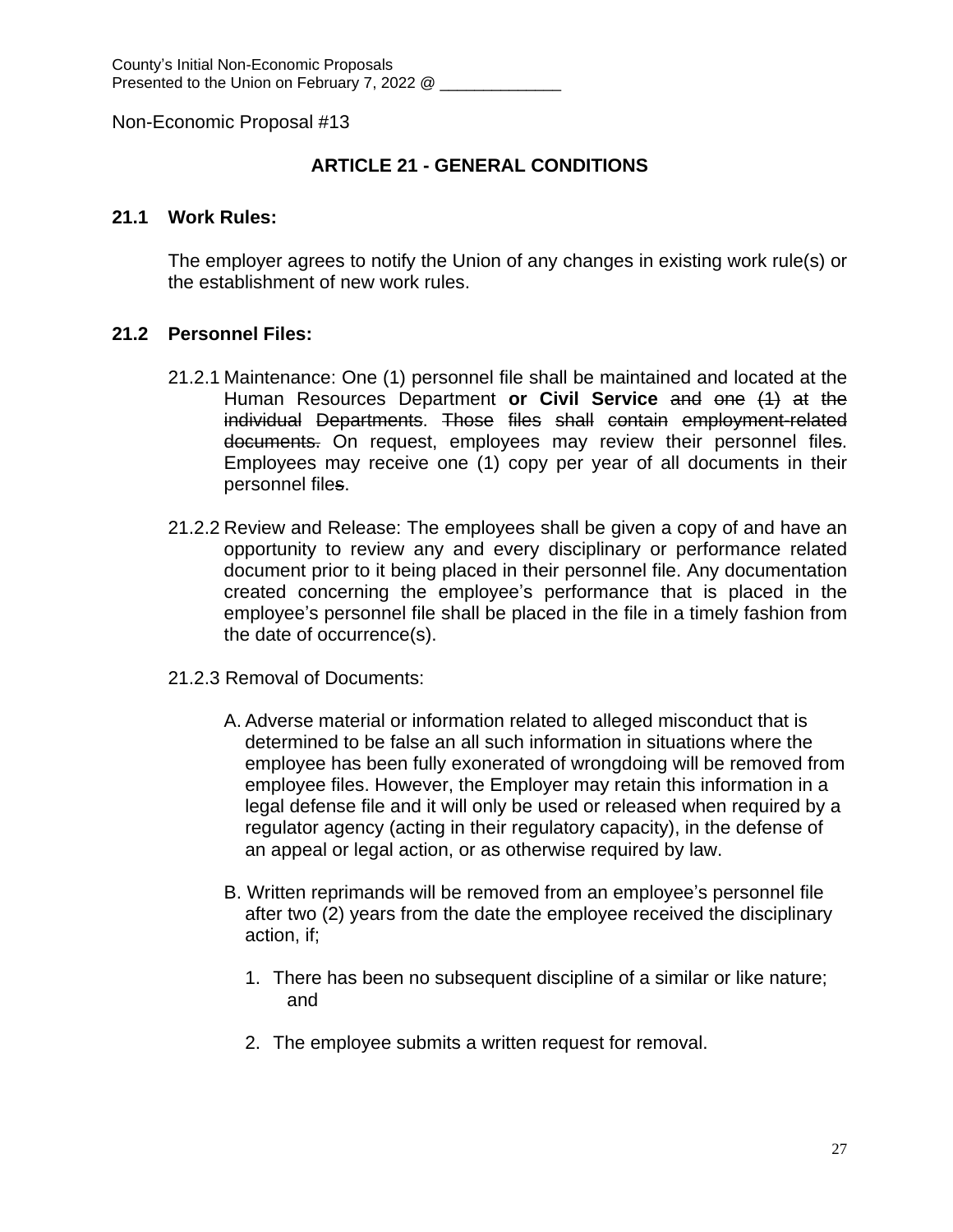- C.Records of disciplinary actions involving reductions-in-pay, suspensions or demotions, will be automatically removed after (5) years from the date the employee received the disciplinary action, if;
	- 1. There has been no subsequent discipline of a similar or like nature; and
	- 2. The employee submits a written request for removal.

## **21.3 Information Requests:**

The Employer agrees to provide the Union, upon written request **by the Union Representative**, access to materials and information necessary for the Union to fulfill its statutory responsibility to administer this agreement. When the Union submits a request for information that the Employer believes is unclear or unreasonable, or which requires the creation or compilation of a report, the Employer will contact the Unions Staff Representative and the parties will discuss the relevance, necessity and possible costs associated with the request.

## **21.4 Dress Code:**

Employees shall generally be allowed to choose their individual manner of dress: However, the Employers may require reasonable dress standards commensurate with the job.

## **21.5 Uniforms and Protective Clothing:**

21.5.1 If any employee is required to wear an uniform, protective clothing or any type of protective device as a condition of employment such uniform, protective clothing or protective device shall be furnished, replaced as necessary and repaired by the Employer.

## **21.6 Personal Property:**

21.6.1 The Employers will repair or replace clothing, eyeglasses and personal property if damaged in an accident not to exceed actual cash value of such property that is damaged or destroyed in the line of duty. Nothing in this section is meant for the Employers to repair or replace damaged or destroyed property if the payment can be secured by the Court.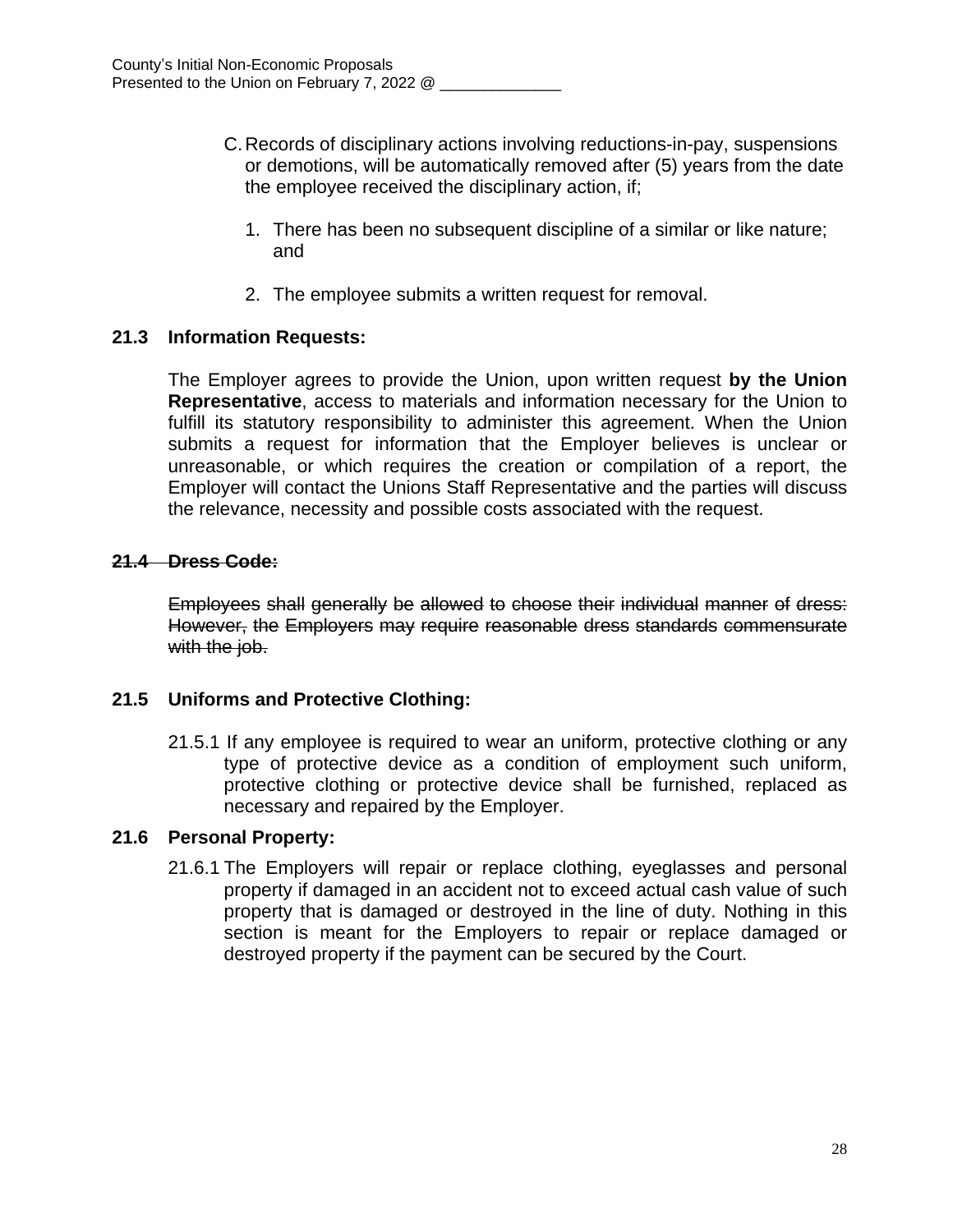## **21.7 Mileage:**

21.7.1 Employers **The County** agree**s** to furnish employees' transportation necessary to perform their official duties. In the event **County** the Employer's automobiles are not available, employees using their own automobiles shall be compensated in accordance with IRS provision for all miles driven**.** ; or at a rate specified by Spokane County Code, whichever is greater, by mutual agreement between the Union and the County.

## **21.8 In-House Services:**

All County Departments which provide services for other Departments shall be afforded an opportunity to bid on the requested job and/or service prior to an outside bid being considered. The County and the Union recognize that contracting out bargaining unit work is negotiable.

## **21.9 Reasonable Suspicion Substance Abuse Testing:**

Reasonable suspicion testing for alcohol (Breath Alcohol Content – BAC), marijuana (THC) or controlled substances (Urine Analysis – UA, employee may request a blood test) may be directed by the Employer for any employee when there is reason to suspect that alcohol, marijuana (THC) or controlled substance usage may be adversely affecting the employee's job performance or that the employee may present a danger to the physical safety or the employee or another. The employee and Union representation shall meet with Employer/Supervisor to assess the situation before any testing is warranted. Reasonable cause that an employee is under the influence of a drug and/or alcohol will be based on specific facts and/or reasonable inferences derived from those facts.

If Employee, Employer and Union representative are unable to resolve the situation and reasonable suspicion exists, employees must submit to alcohol, marijuana (THC) and/or controlled substance testing when requested by the Employer. A refusal to test is considered the same as a positive test. When an employee is referred for testing, he/she will be timely transported to an authorized testing facility by the Employer. The cost of transportation and reasonable suspicion testing, including the employee's salary will be paid by the Employer.

An employee who has a positive alcohol and/or positive controlled substance test may be subject to disciplinary action, up to and including termination.

**21.9 Nothing in this agreement or any supplemental agreement shall be construed to diminish the County's right to have non-represented employees, supervisors, or other non-represented employees from performing bargaining unit work for the purpose of instruction, experimentation, correcting work difficulties, relieving employees for short periods of time, emergency**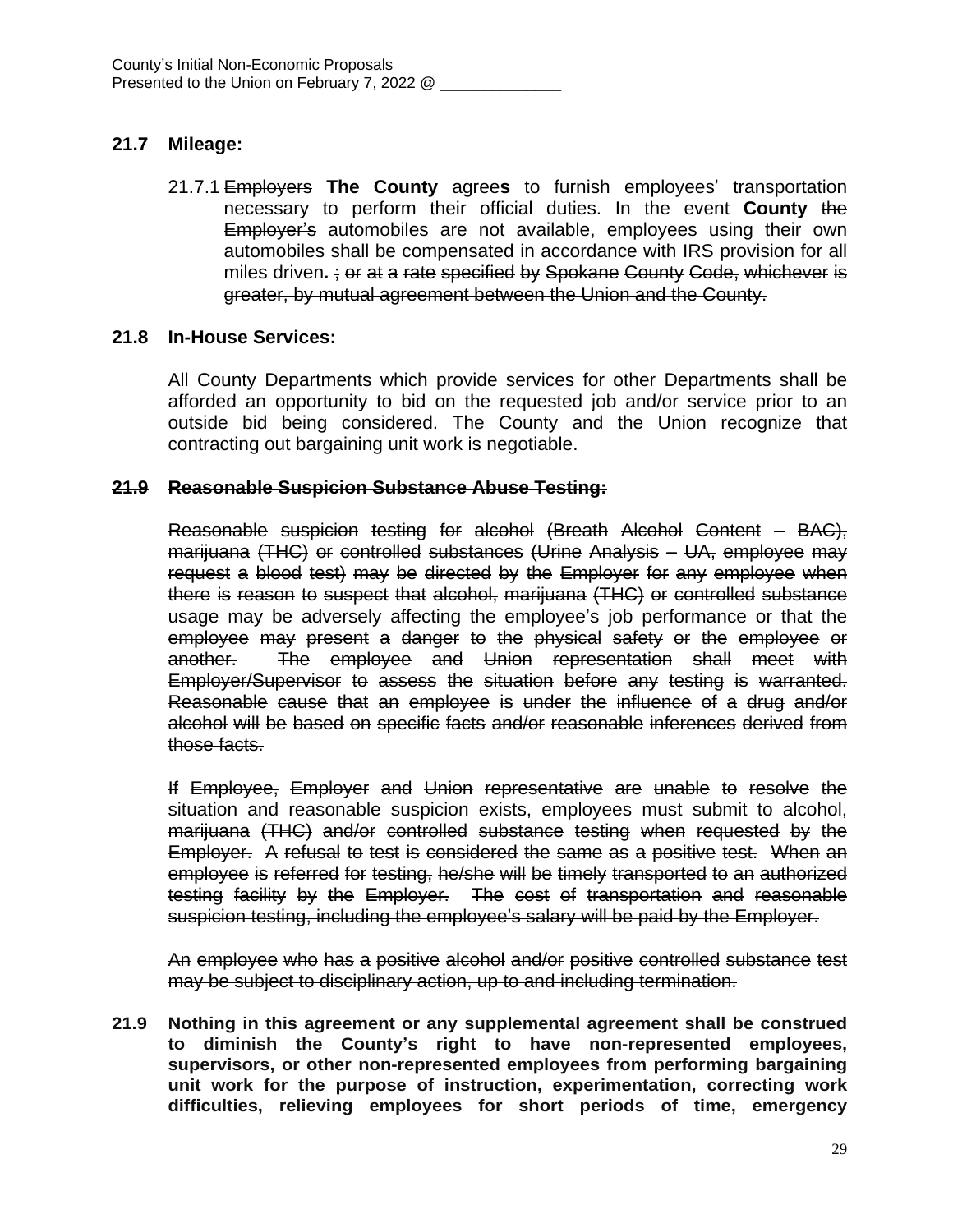**situations, or in the interest of productivity, efficiency, and quality. The County will not, however, use non-bargaining unit employees to replace unit employees.**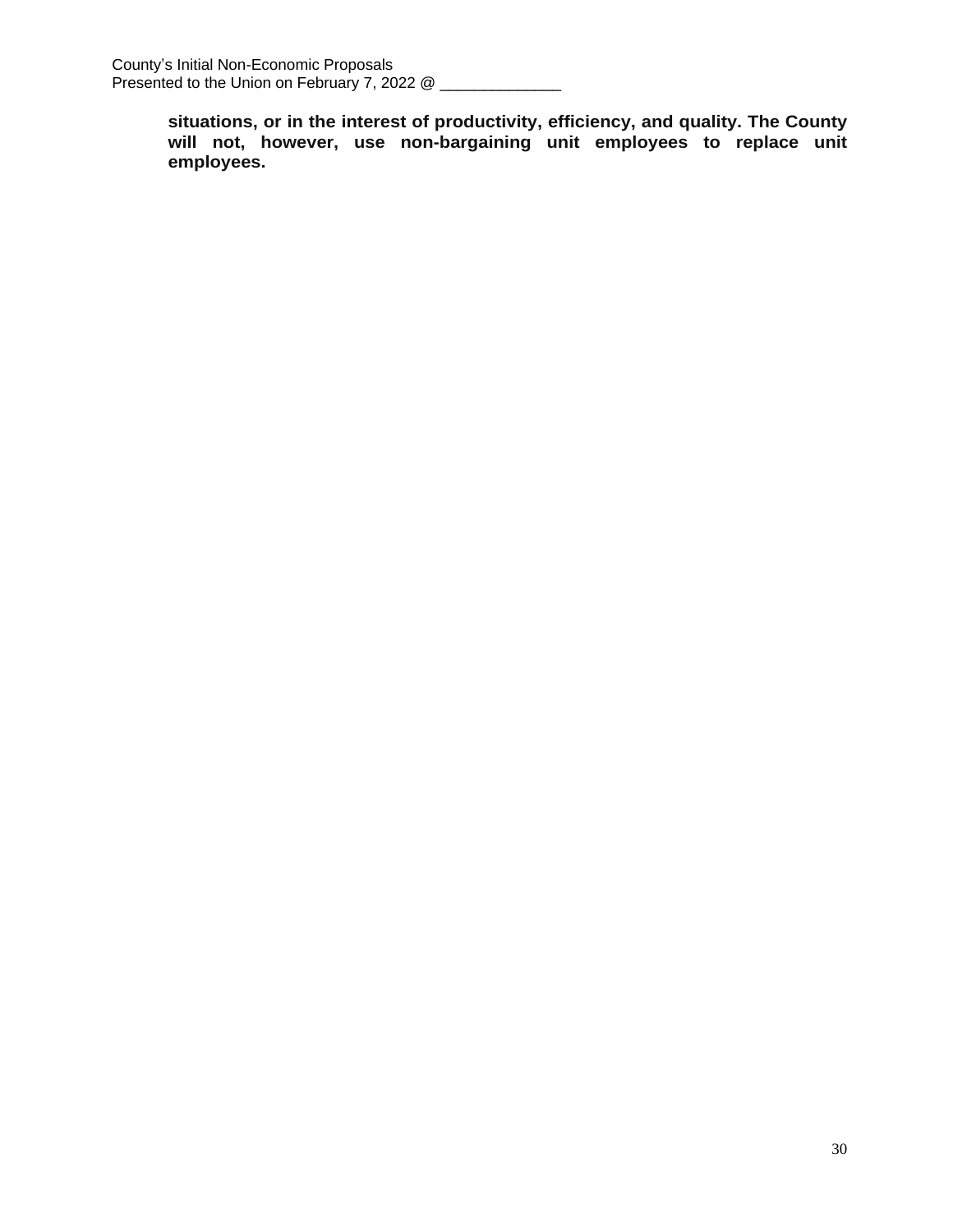## **ARTICLE 22 - LOCKOUTS AND STRIKES**

#### **22.1 Lockouts:**

No lockouts of employees shall be instituted by the Employers during the term of this Agreement.

#### **22.2 Strikes:**

No strikes, slow down or disruptions of work of any kind shall be caused or sanctioned by the Union during the term of this Agreement. At no time, however, shall employees be required to act as strike breakers or to go through picket lines.

- **22.1 The parties agree that there shall be no lock out or suspension or disruption of work through any complete or partial stoppage of work, boycott, concerted action, demonstration, picketing, bannering, refusal to do reasonably assigned work, shutdown, slowdown, or any other similar actions or conduct whatsoever which causes, might cause, or results in interference with or in any way disturbs the normal operation of any Spokane County owned location.**
- **22.2 The County shall have the right to discharge or discipline any employee participating in any activity in contravention of this Article, including any strike, slowdown or other suspension of work; and the Union agrees not to oppose such action. However, it is understood that the Union shall have recourse to the Grievance Procedure as to matters of fact in the alleged action of such employee.**
- **22.3 In the case of any activity in violation of 22.1 of this Article, including strike, slowdown or other suspension of work not authorized by the International Union, the Local Union, or any of their officers, the County agrees that neither the International Union, the Local Union, nor their officers shall be liable for damages, provided that the Union shall promptly and in good faith uses every reasonable means at its disposal and in good faith use every reasonable means at its disposal to bring about an immediate end to the conduct.**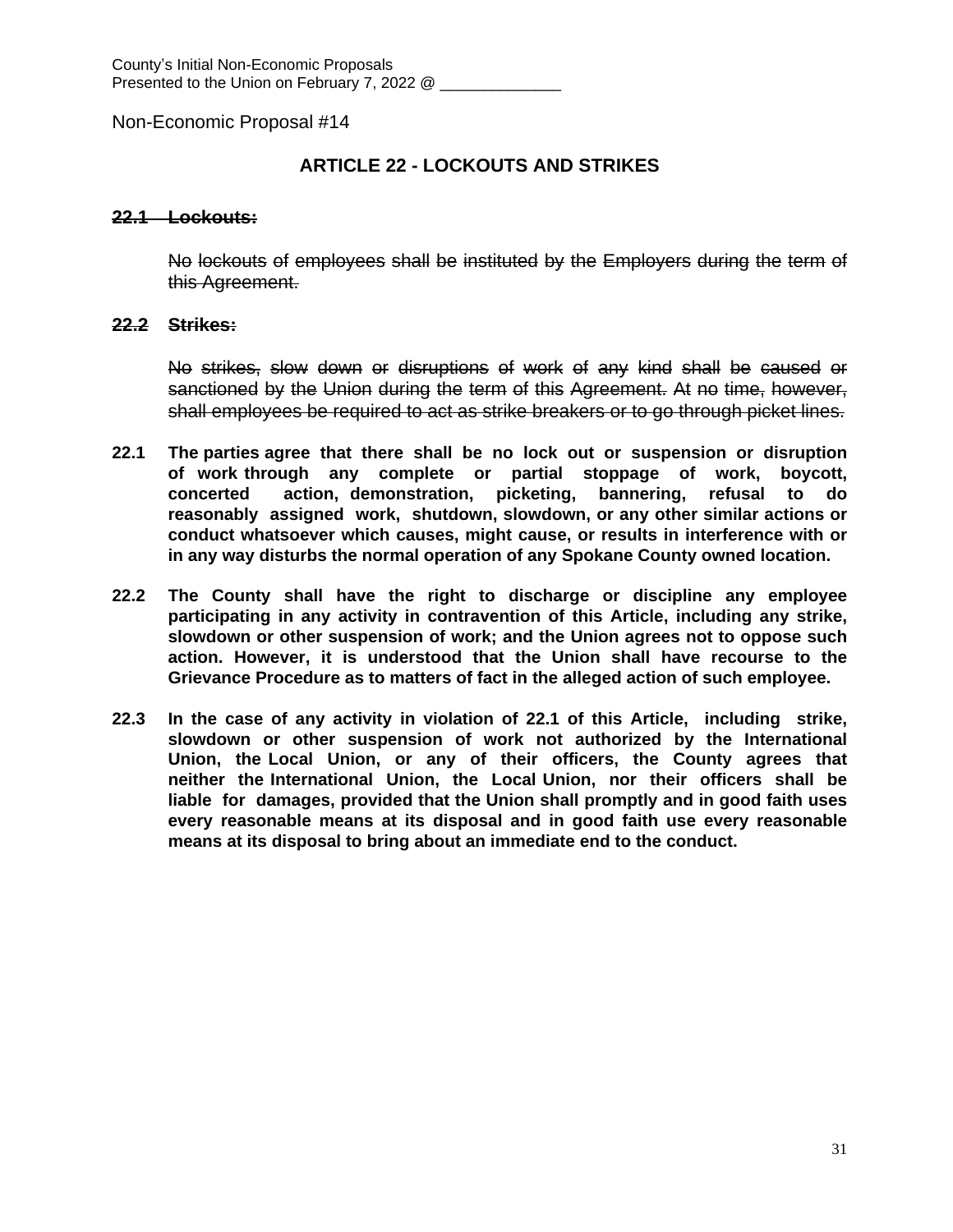## **ARTICLE 23 - AUTHORIZED AGENTS**

For the purposes of administering the terms and provisions of this Working Agreement:

- **23.1** The County's principle authorized representative shall be the County Human Resource **Employee & Labor Relations** Manager or his/her duly authorized representative (Address:824 North Adams Street, Spokane, WA 99260 , Telephone: (509) 477-2880) except where a particular County representative is specifically designated in connection with the performance of a specified function or obligation set forth herein.
- **23.2** The Union's authorized representative(s) shall be the Staff Representative or his/her duly authorized representative of the Washington State Council of County and City Employees (Address: 1105 W. Francis Ave., Suite C, Spokane, WA 99205, Telephone: (509) 328-2830).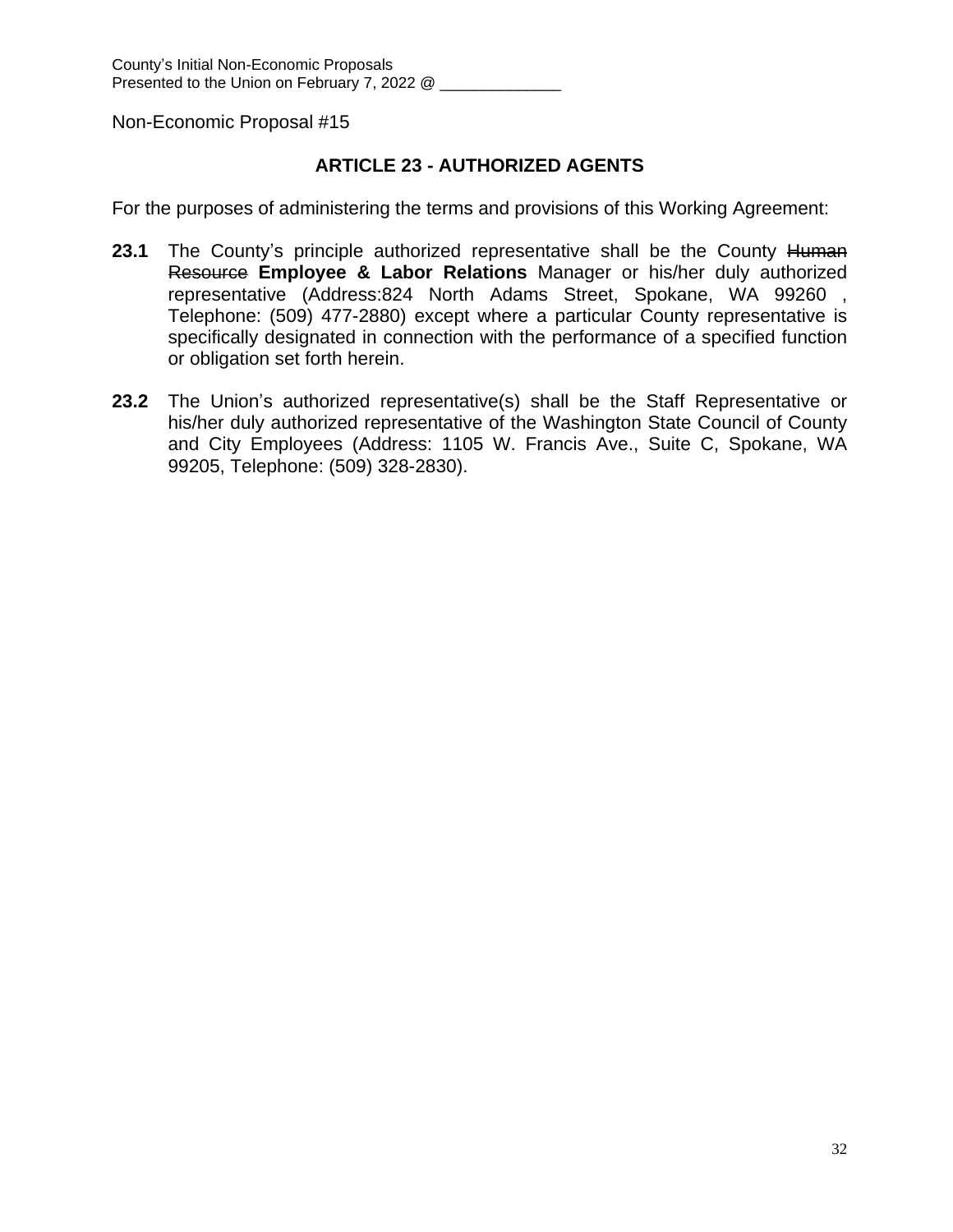## **ARTICLE 26 - EFFECTIVE DATE, CONTRACT PERIOD AND CHANGES**

**26.1 Effective Date**: The term of this Agreement shall be January 1, 2018 through December 31, 2020. Unless specified otherwise, the terms of this Agreement shall become Effective on the day of signing.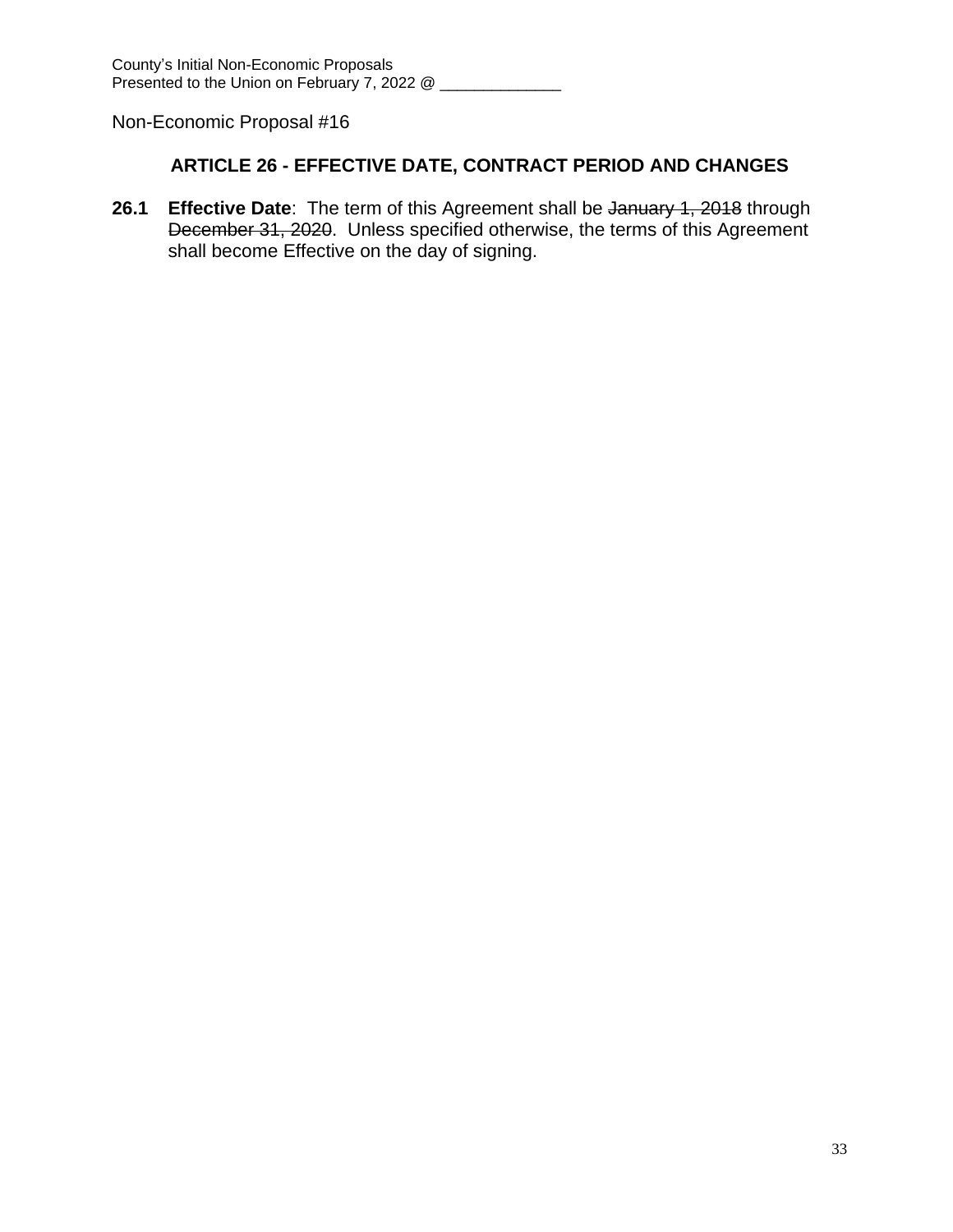#### **AGREEMENT**

#### **Between**

#### **SPOKANE COUNTY BOARD OF COUNTY COMMISSIONERS; SPOKANE COUNTY ASSESSOR; SPOKANE COUNTY AUDITOR; SPOKANE COUNTY CLERK; SPOKANE COUNTY TREASURER; JUVENILE COURT SERVICES, SPOKANE COUNTY PROSECUTOR; DETENTION SERVICES; SHERIFF'S OFFICE and "9-1-1" EMERGENCY COMMUNICATIONS and**

#### **1553-S OF WASHINGTON STATE COUNCIL OF COUNTY AND CITY EMPLOYEES, AFSCME, AFL-CIO**

#### **JANUARY 1, 2018 THROUGH DECEMBER 31, 2020**

Unless specified otherwise, the terms of this agreement shall become effective on the day of signing.

IN WITNESS THEREOF, the parties hereto have set their hands this \_\_\_\_\_\_\_\_\_\_\_\_\_\_\_day of\_\_\_\_ , 20\_\_.

 $\overline{a}$ 

 $\overline{a}$ 

**FOR THE UNIONS: FOR THE EMPLOYER:**

 $\overline{a}$ Tony Johnson,<br>
President Local 1553-S<br>
Al French Spokane C

Spokane County Commissioner

 $\overline{a}$ Natalie Hilderbrand, and a state of Josh Kerns

Staff Representative Spokane County Commissioner

Mary L. Kuney, Spokane County Commissioner

Ozzie Knezovich, Spokane County Sheriff

 $\overline{a}$ Vicky M. Dalton, Spokane County Auditor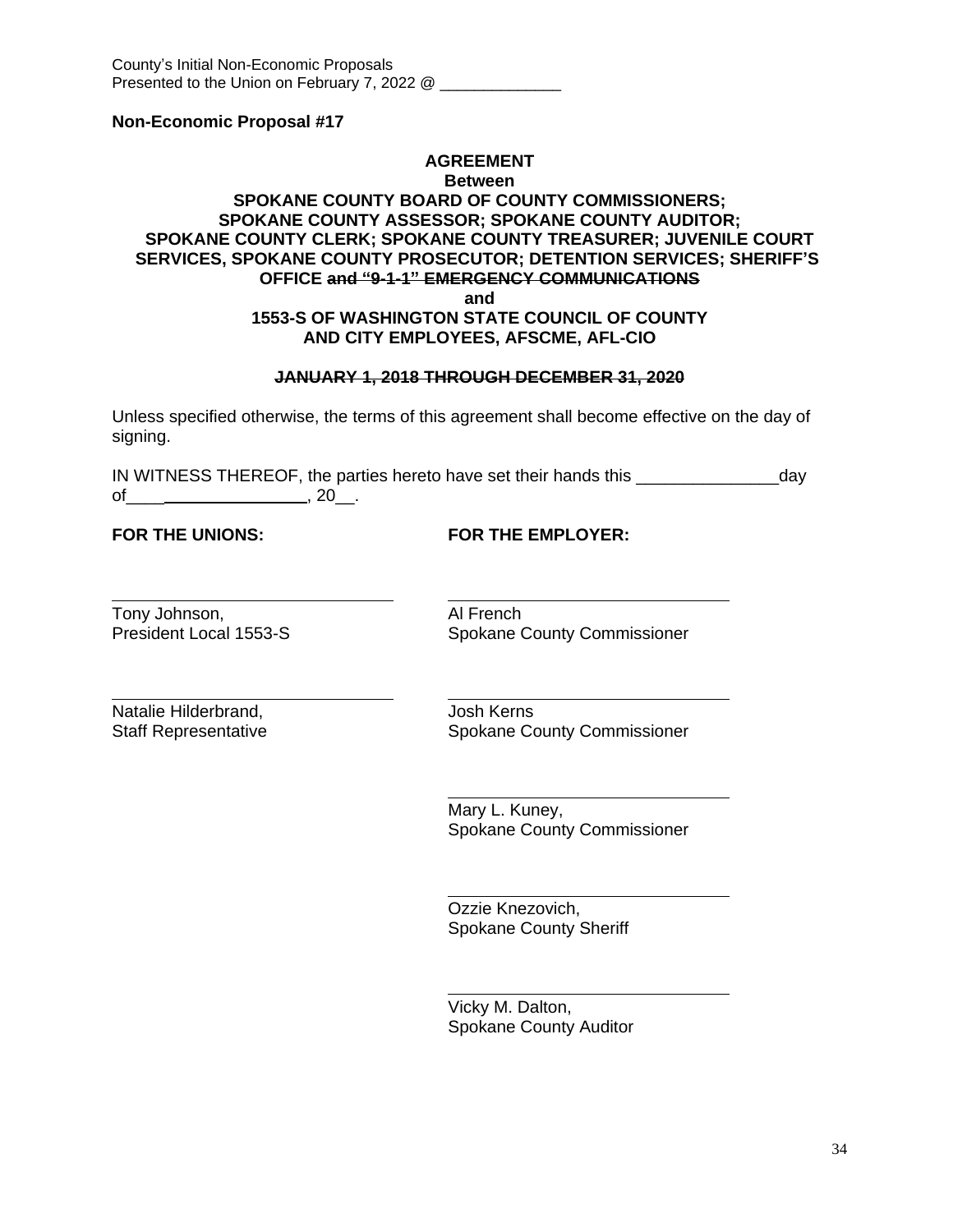Tim Fitzgerald Spokane County Clerk

 $\overline{a}$ 

 $\overline{a}$ 

 $\overline{a}$ 

 $\overline{a}$ 

Vicki Horton **Tom Konis** Spokane County Assessor

 $\overline{a}$ Rob Chase, **Mike Baumgarter** Spokane County Treasurer

 $\overline{a}$ Larry Haskell Spokane County Prosecutor

 $\overline{a}$ Bonnie Bush, **Tori Peterson** Juvenile Court Services Director

John McGrath, **Michael Sparber** Detention Services Director

 Tim Hansen **Ashley Cameron**, Human Resource Director

Randy Withrow **Joshua Groat**, Human Resource **Employee & Labor Relations**  Manager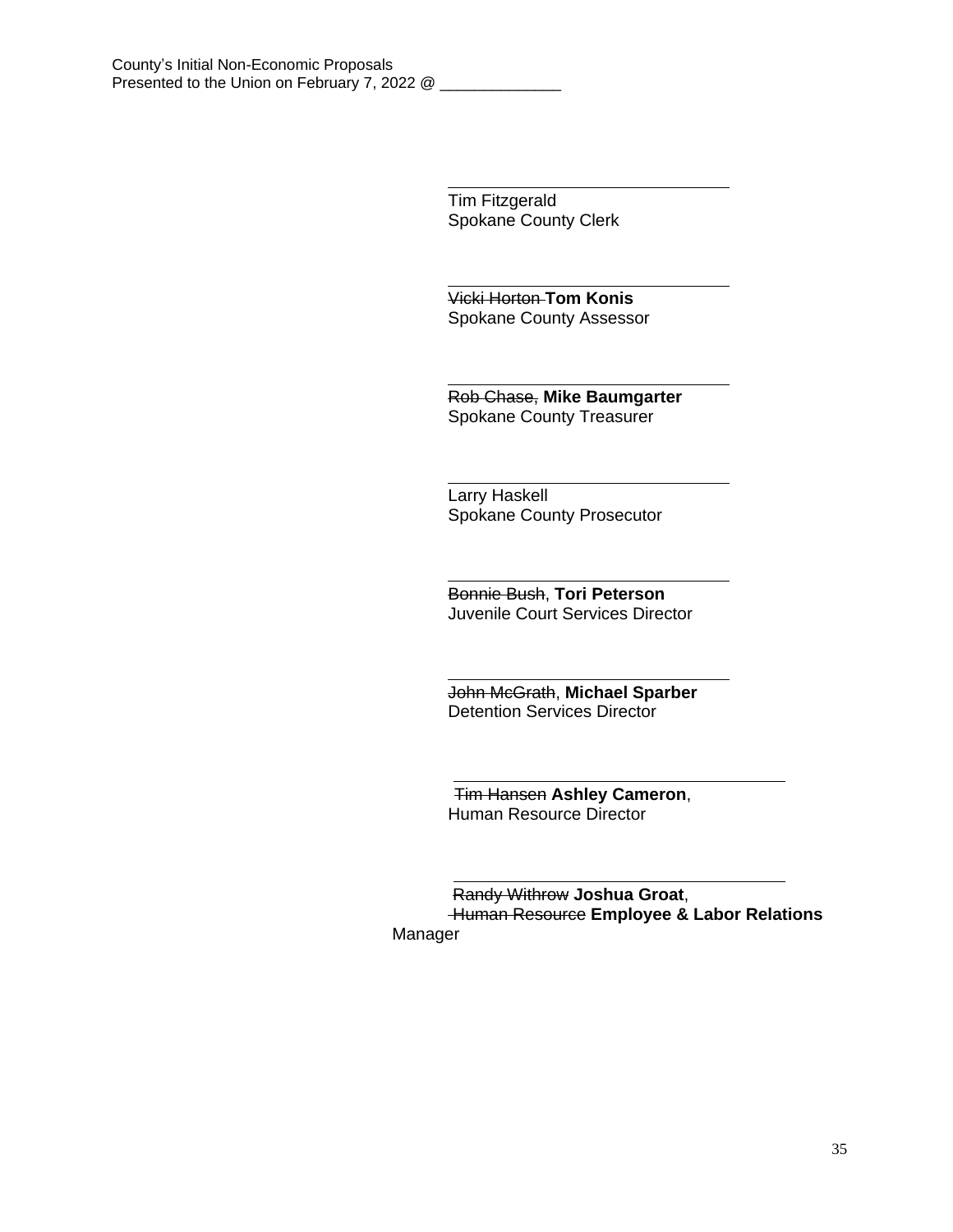## **APPENDIX #1** - **LOCAL 1553-S CLASSIFICATIONS**

| <b>Class No</b> | Class Title                                      |
|-----------------|--------------------------------------------------|
| 4002            | <del>Staff Assistant 2</del>                     |
| 1022            | Office Supervisor                                |
| 1098            | <b>Voter Services Supervisor-Elections</b>       |
| 4406            | <b>Assistant Elections Superintendent</b>        |
| 1115            | <b>County Clerk Division Supervisor</b>          |
| 4446            | <b>Tax Collection Supervisor</b>                 |
| 1119            | <b>Recording Supervisor - Auditor</b>            |
| 1121            | <b>Appraisal Supervisor</b>                      |
| 1204            | <b>Accounts Payable/Payroll Supervisor</b>       |
| 1209            | <b>Accounting Supervisor</b>                     |
| 1224            | Senior Buyer (Buyer 4)                           |
| 1245            | <b>Finance Manager</b>                           |
| 1246            | Senior Finance Manager                           |
| 1419            | <b>Commercial Property Appraisal Supervisor</b>  |
| 1421            | <b>Residential Property Appraisal Supervisor</b> |
| 1422            | <b>Property Records Supervisor</b>               |
| 1612            | <b>Senior Telecommunications Spec.</b>           |
| 1645            | Database Administrator                           |
| 1649            | GIS Manager                                      |
| 1655            | Property Info/G I S Coordinator                  |
| 2010            | <b>Trades Supervisor</b>                         |
| 2021            | <b>Assistant Golf Course Superintendent</b>      |
| 2403            | <b>Park Planner</b>                              |
| 3216            | Data System Supervisor                           |
| 4012            | <b>Communications Supervisor</b>                 |
| 4017            | Forensic Unit Supervisor                         |
| 4019            | Food Manager                                     |
| 4047            | <b>Fleet Manager</b>                             |
| 4052            | Jail Office Supervisor                           |
| 4061            | <b>Mental Health Manager</b>                     |
| 4064            | 911- Emergency Communication Supervisor          |
| 4104            | Victim Witness Program Coordinator               |
| 4307            | Probation Officer 2 (Juvenile)                   |
| 4312            | <b>Food Service Manager-Geiger</b>               |
| 4321            | Work Release Supervisor                          |
| 4323            | Nurse Manager - Juvenile                         |
| 4324            | <b>Case Management Supervisor - Geiger</b>       |
| 4327            | <b>Detention Shift Supervisor</b>                |
| 4329            | Juvenile Detention Systems Manager               |
| 4333            | Juvenile Court Unit Supervisor                   |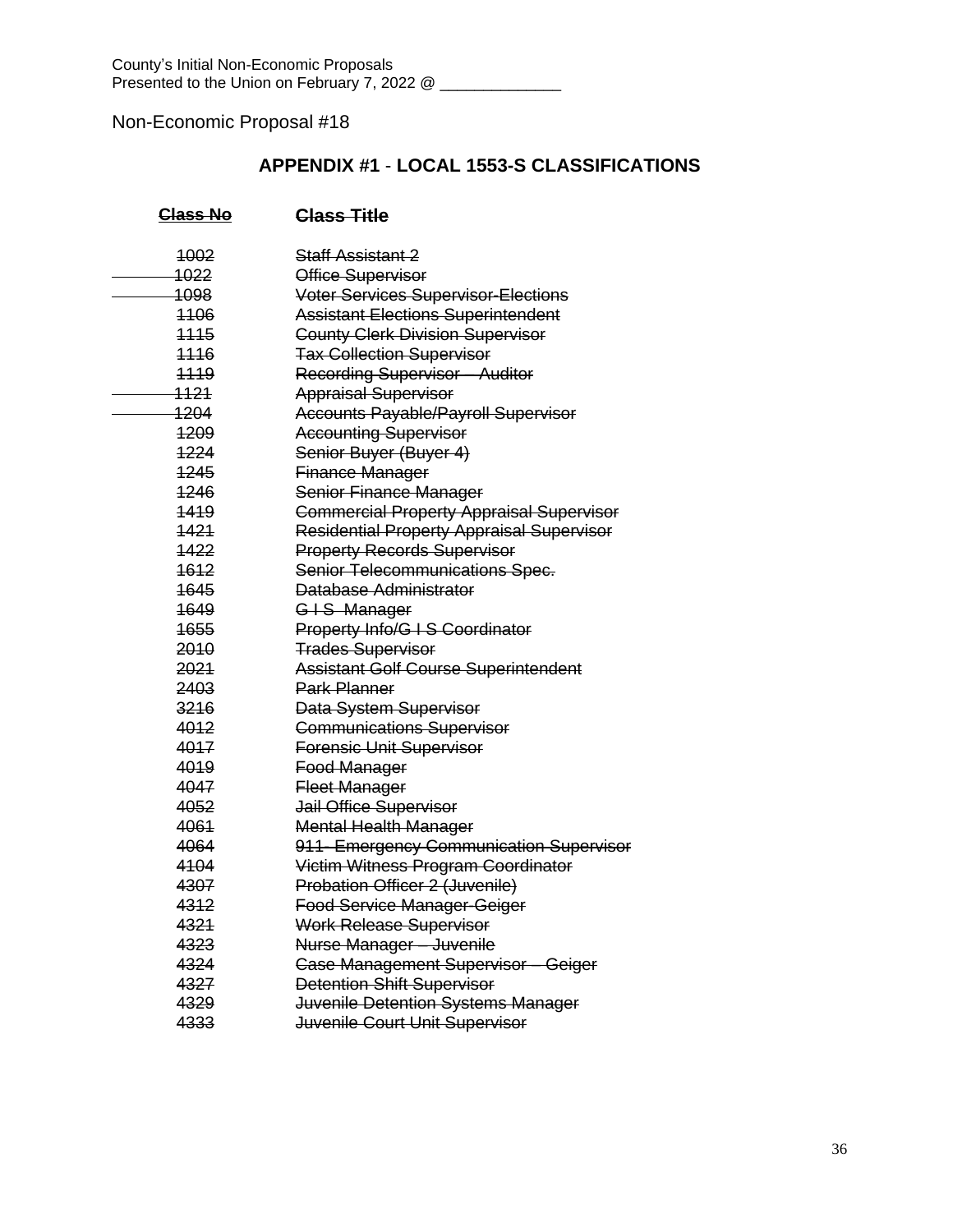# **APPENDIX #2- SEVEN STEPS OF JUST CAUSE DISCIPLINE Seven Tests of Just Cause**

**1. Reasonable Rule or Work Order**. Is the rule or order reasonably related to the orderly,

efficient, and safe operation of the business?

- Is the rule or instruction straightforward and stated in language that is easy to understand?
- Have you been consistent and unbiased in applying the rule or standard? Is it applied consistently throughout your department?
- What is your department's discipline record for violation of this rule or standard?

**2. Notice**. Did the employee receive adequate notice of the work rule or performance standard and the possible consequences of failure to comply?

- Is the violated work rule or performance standard published? Is it up to date and relevant to the business needs of your unit?
- How was the employee made aware of it (department orientation, bulletin board, desk manual, staff meeting notes, prior oral or written communication, employee's job description, written standards)?
- What evidence do you have that the employee is aware of it, and understands it (newemployee orientation, signature on a routing slip, signoff page)?
- Have you reviewed the employee's personnel file?
- Has this issue been raised in performance appraisals or previous disciplinary actions?
- $\cdot$  If so, how recently?
- Prior notice may not be necessary in cases of serious misconduct such as theft, insubordination, or job abandonment.

**3. Sufficient Investigation**. Did you conduct an investigation before making a decision about taking disciplinary action?

- Why do you suspect that a work rule violation or performance discrepancy occurred?
- Gan the employee perform the task? Is there a history of successful performance, orcould the employee need additional training?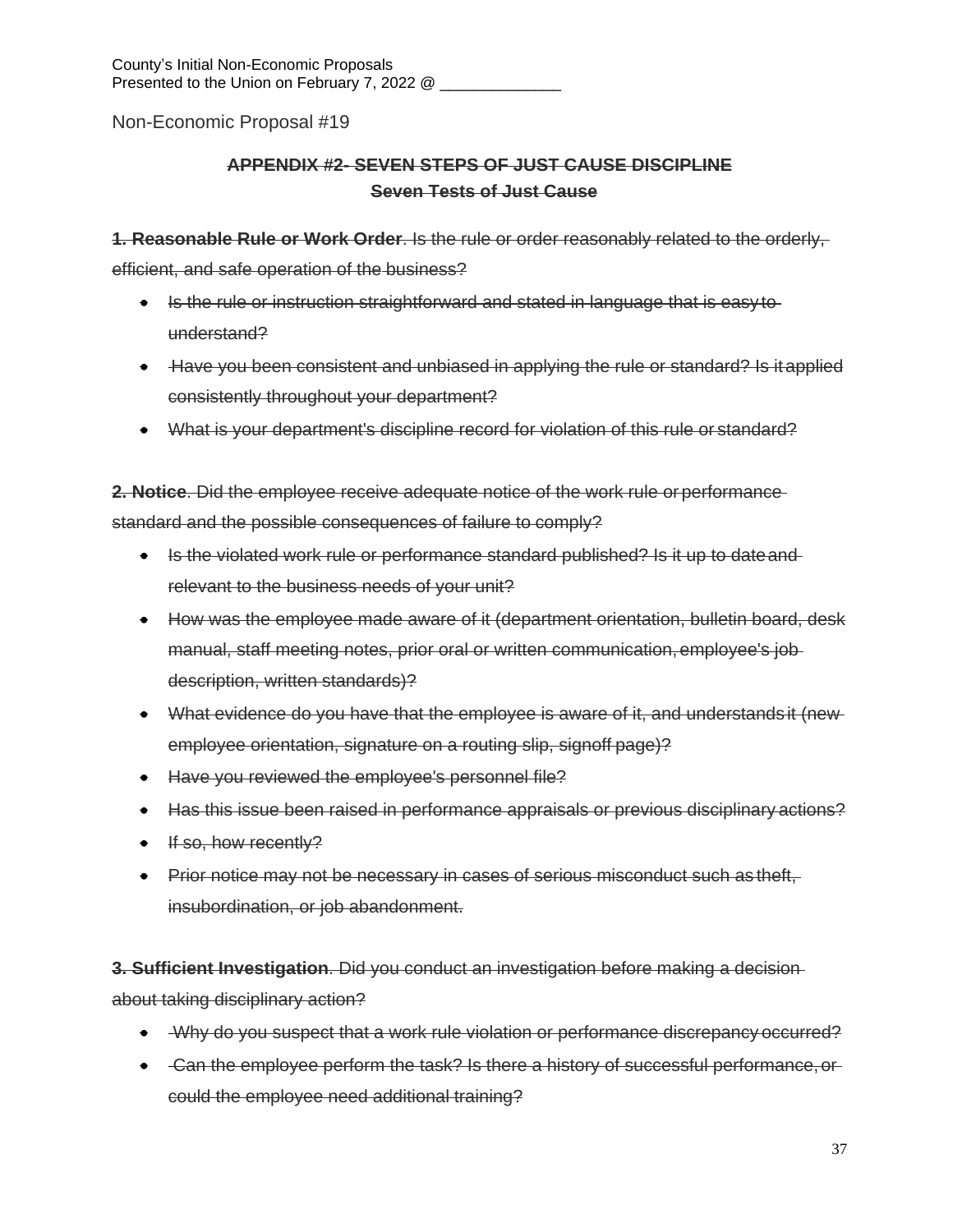- Are there witnesses other than you? List others who may have knowledge ofthe issue through involvement or as witnesses (supervisors, employees, clients).
- Interview them and take notes.
- Are there written records pertinent to the case in your department or elsewhere at the County? Should in-house records be secured under lock and key during the investigation?
- Are there written processes or procedures which have a bearing on the case?
- He there equipment that should be examined by you or experts?
- Do you need to call Internal Audit or Law Enforcement? If you suspect misappropriation of County resources, you should immediately contact Internal Auditand your Human Resources Consultant. Your own investigation will proceed, but other offices may provide information which becomes part of your evidence.

**4. Fair Investigation**. Was your investigation fair and objective?

- How long ago did the alleged infraction occur? (Unnecessary delays may send a message that you don't consider the infraction to be serious.)
- If you think you already know what happened, have you looked only for evidence tosupport your theory?
- Should you conduct the investigation, or are you too close to what happened to be objective?
- Should the employee remain on the work site during the investigation? (Do youfear sabotage, or is the employee a threat to others?)
- Have you made every effort to reconcile conflicting statements or other conflicting evidence? Are you prepared to discard what you cannot validate?
- Have you given the employee a chance to appear (with a representative if applicable), to tell their side of the story and respond to the evidence you have gathered?

**5. Proof**. During your investigation, did you find proof of misconduct or of a performance discrepancy?

• What conclusions are clearly supported by the evidence you gathered?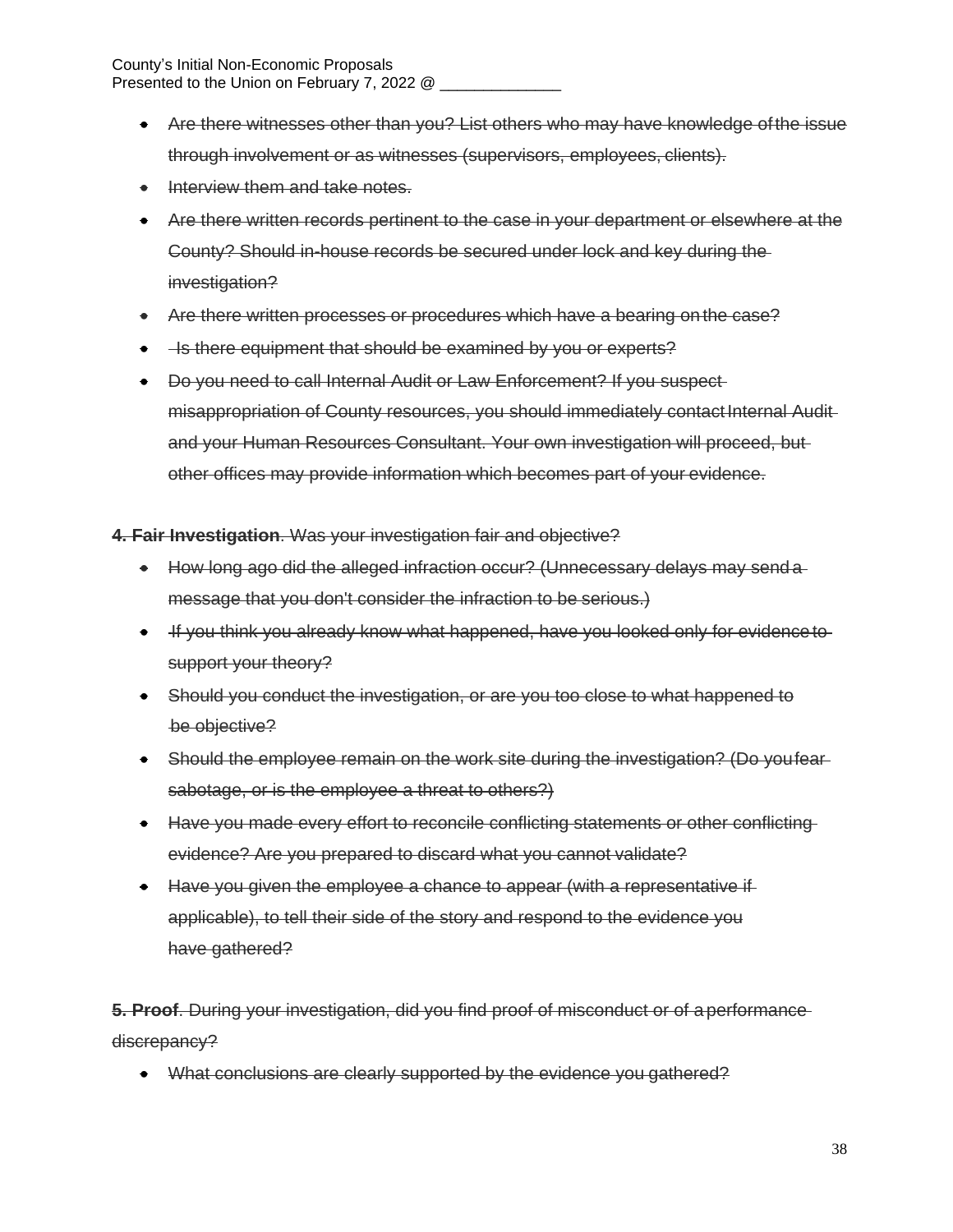• Remember that evidence must be truly substantial, not flimsy or slight, to form a basisfor taking disciplinary action.

**6. Equal Treatment**. Have you dealt with your employees equally, without discrimination?

- Are work rules applied consistently?
- Are all employees held accountable for the performance standards established for their positions?
- Have similarly situated employees (similar records and infractions) receivedthe same discipline?
- What is your department's record for taking disciplinary action for this type of infraction? What is the County's record? (Explore this with your Human Resources Consultant.)

#### **7. Appropriate Discipline**. How do you decide what's appropriate?

- Is the discipline you propose to take reasonably related to the seriousness of the problem? (Did the violation pose serious safety problems or create work flow disruptions for the department?)
- Is it reasonably related to the employee's record (length of service and overallperformance)? Is this violation part of a pattern?
- Do you have the authorization to take this action, or should you have it reviewed by the next level of management?
- A minor infraction does not merit harsh discipline unless it is a repeat occurrenceby the employee.
- Given the same violation for two or more employees, their respective records of service provide the only basis for administering different disciplinary actions without being subject to a charge of discrimination.
- What personnel program is the employee part of (Union contract, etc.)?
- Consult your Human Resource Consultant.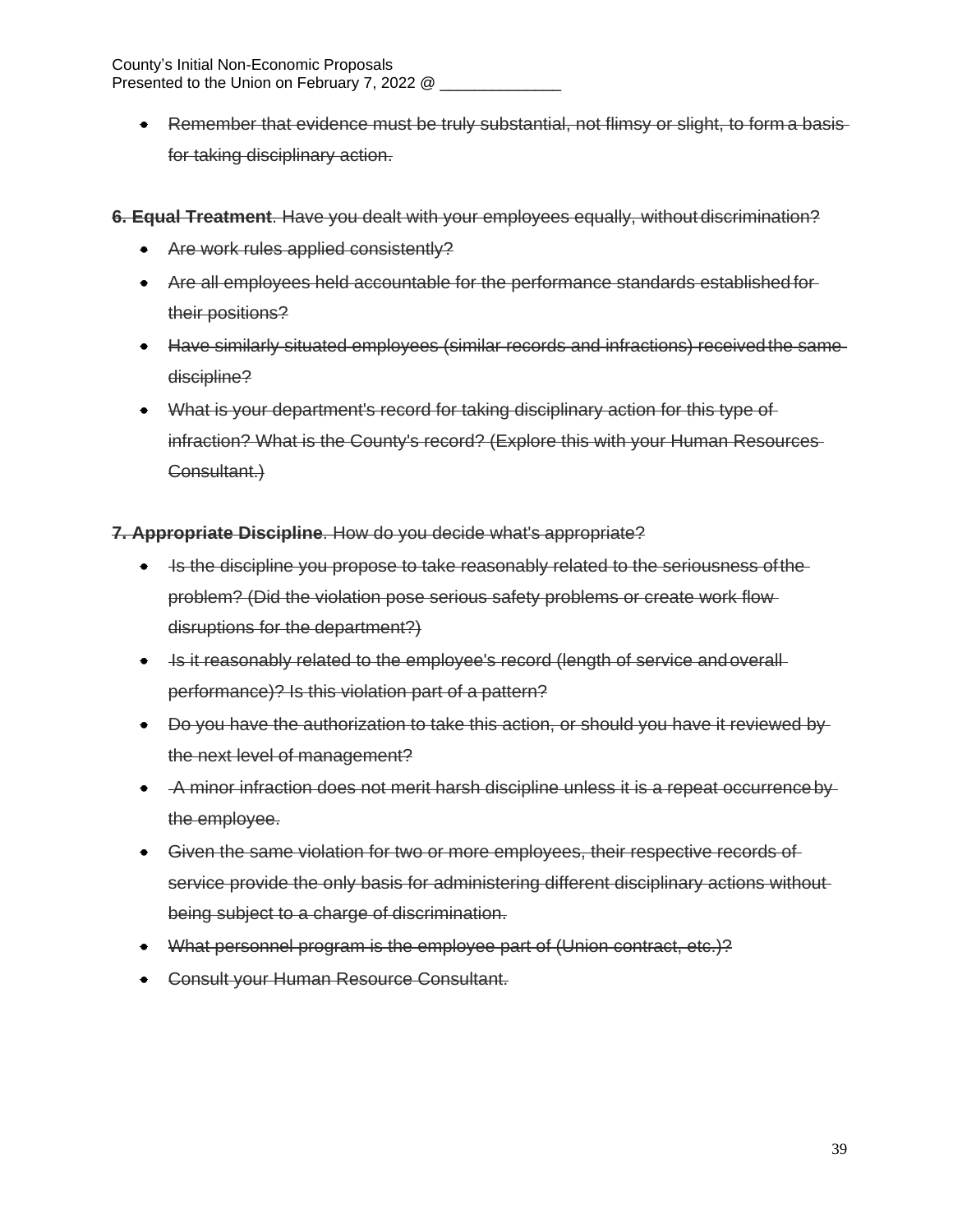## **Appendix # \_- Normal (Lag) Pay System**

- **NEW The employees shall be paid in accordance with the County's payroll schedule. The County will implement a County wide lag pay system no earlier than January 1, 2023 or December 31, 2023. A six (6) month notice will be provided to the bargaining unit prior to implementation.**
	- **- If implemented on January 1, 2023, the first pay period will be as follows: Start January 1 through pay end date January 14, 2023. Employees will be paid on January 20, 2023. (a one-time, 7 day delay in pay checks being issued)**
	- **- If implemented on December 31, 2023, the first pay period will be as follows: Start December 31, 2023 through pay end date January 13, 2024. Employees will be paid on January 19, 2024 (a one-time, 5 day delay in pay checks being issued).**
	- **- Once the lag pay system is implemented, employees will be paid bi-weekly on every other Friday.**
	- **- Pay periods will always be a 14 day period.**
	- **- The number of yearly pay periods will be changed from 24 pays to 26 pays.**
	- **- In recognition that this change could have an impact on employees, options that may be offered to the employees to bridge this delay will be:**
		- **o The ability to do a one-time cash out of accrued Vacation or Comp time up to forty (40) hours.**
		- **o Ability to take out a 0% interest loan out that will be repaid during the course of their employment or upon separation.**
		- **o If any other options are developed at the time of implementation, the options will be offered to the members of this bargaining unit.**
	- **- If there is a delay in the implementation for this bargaining unit, at least 60 days notice will be given with the new anticipated implementation date.**